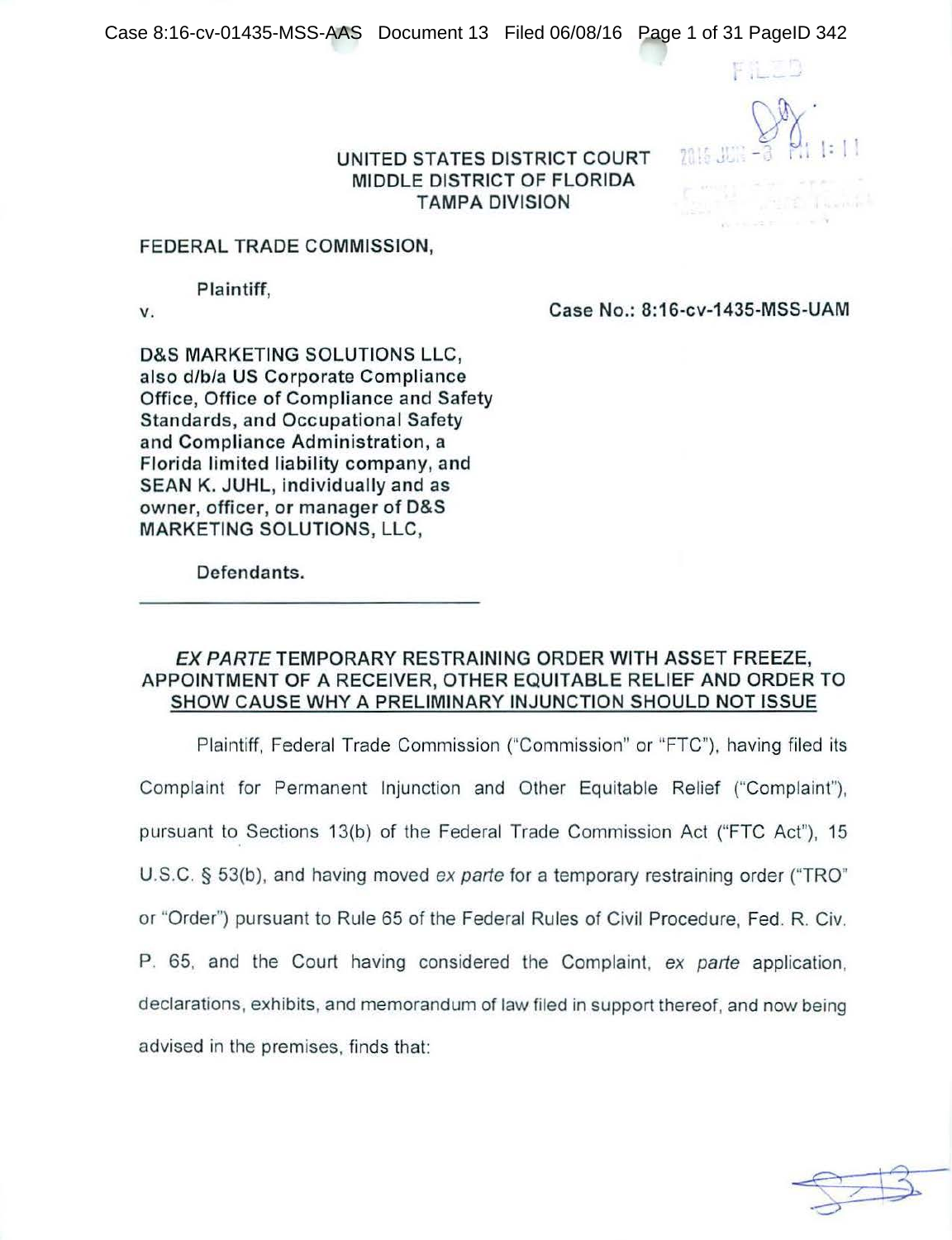1. This Court has jurisdiction over the subject matter of this case, and there is good cause to believe it will have jurisdiction over the parties;

2. Venue properly lies with this Court;

3. There is good cause to believe that Defendants D & S Marketing Solutions LLC, also d/b/a US Corporate Compliance Office, Office of Compliance and Safety Standards, and Occupational Safety and Compliance Administration, and Sean K. Juhl, (herein collectively referred to as "Defendants") have engaged in, and are likely to engage in the future in, acts and practices that violate Section 5(a) of the FTC Act, 15 U.S.C. § 45(a), and that Plaintiff is therefore likely to prevail on the merits of this action;

4. There is good cause to believe that immediate and irreparable harm will result from Defendants' ongoing violations of Section 5(a) of the FTC Act, 15 U.S.C. §45(a), unless Defendants are restrained and enjoined by Order of this Court;

5. There is good cause to believe that immediate and irreparable damage to the Court's ability to grant effective final relief for consumers in the form of monetary restitution will occur from the sale, transfer, assignment, or other disposition or concealment by Defendants of their assets or records unless Defendants are immediately restrained and enjoined by Order of this Court. Therefore, there is good cause for an asset freeze, the appointment of a temporary receiver over the corporate defendant D & S Marketing Solutions LLC, also d/b/a US Corporate Compliance Office, Office of Compliance and Safety Standards, and Occupational Safety and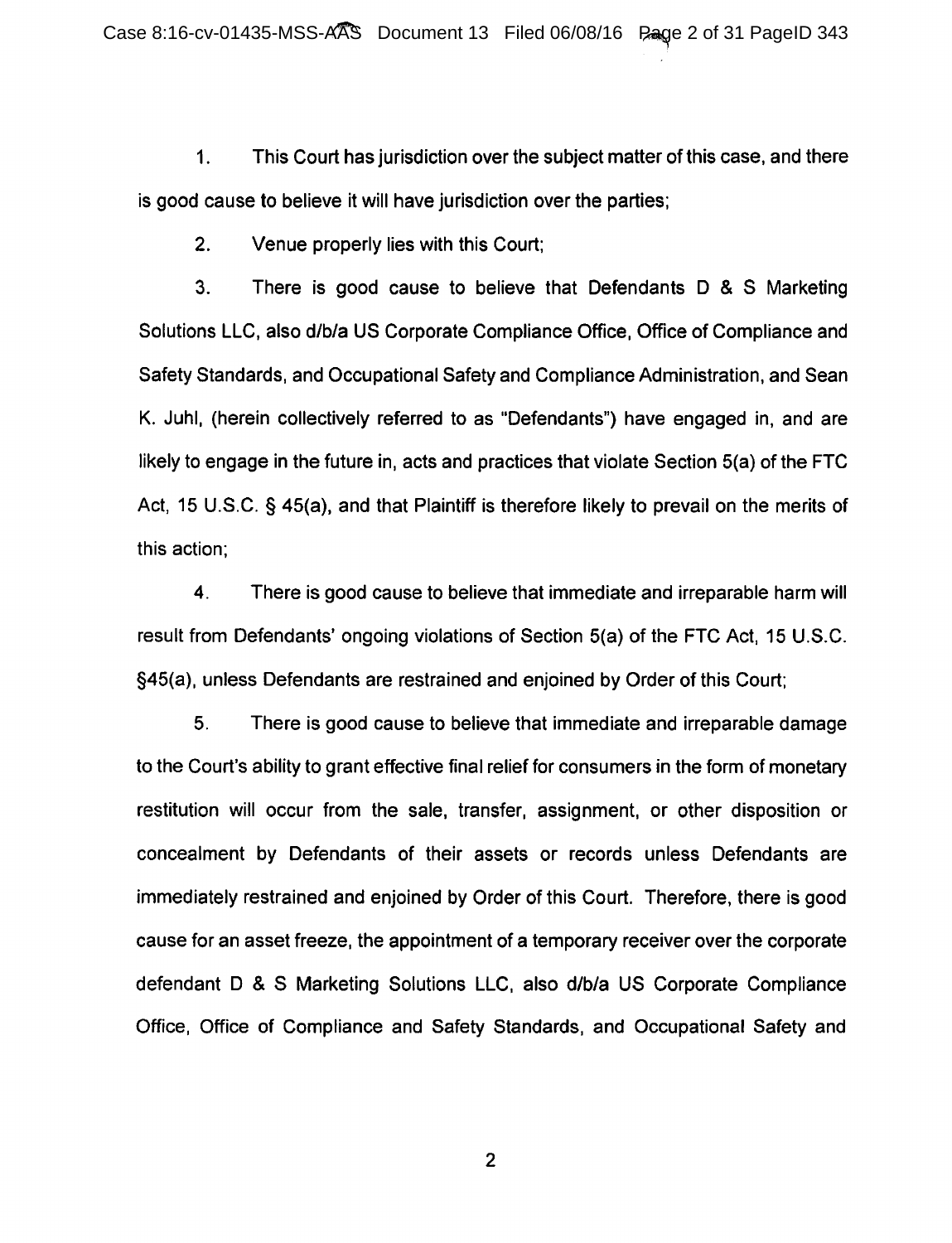Compliance Administration, and for relieving Plaintiff of the duty to provide Defendants with prior notice of Plaintiff's motion;

6. There is good cause for issuing this Order pursuant to Federal Rule of Civil Procedure 65(b), Fed. R. Civ. P. 65(b);

7. Weighing the equities and considering Plaintiffs likelihood of ultimate success, a temporary restraining order with asset freeze, appointment of a temporary receiver over the corporate defendant, other equitable relief, and order to show cause why a preliminary injunction should not issue is in the public interest; and

8. No security is required of any agency of the United States for issuance of a temporary restraining order. Fed. R. Civ. P. 65(c).

### **DEFINITIONS**

For purposes of this Order, the following definitions shall apply:

1. "Asset" or "Assets" means any legal or equitable interest in, right to, or claim to, any real or personal property, including, but not limited to, "goods," "instruments," "equipment," "fixtures," "general intangibles," "inventory," "checks," or "notes," (as these terms are defined in the Uniform Commercial Code), lines of credit, chattels, leaseholds, contracts, mail or other deliveries, shares of stock, lists of consumer names, accounts, credits, premises, receivables, funds, and all cash, wherever located.

2. "Assisting Others" includes, but is· not limited to: (a) providing administrative services, including, but not limited to, filing business registrations with federal, state, or local government entities, establishing bank or merchant accounts,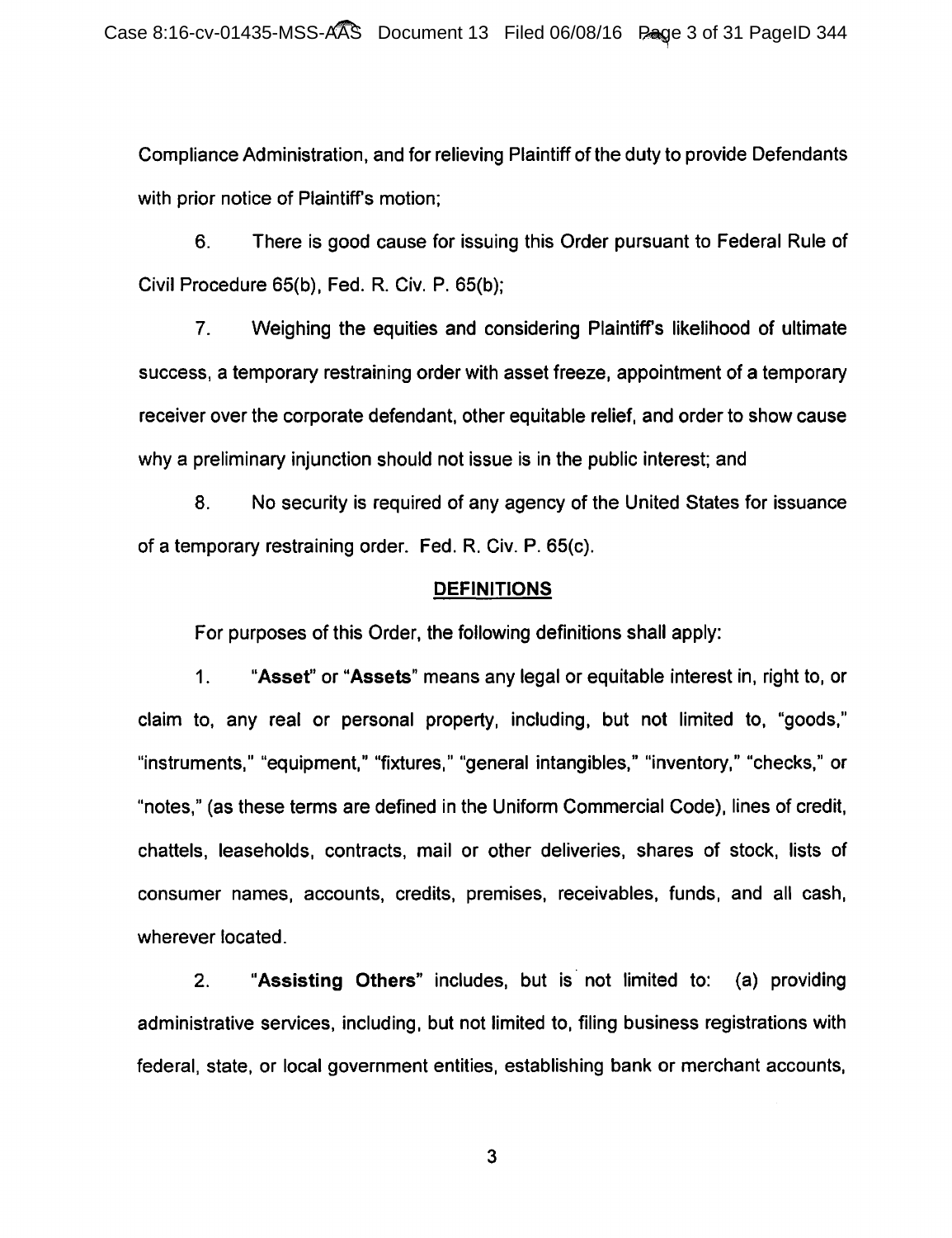and/or handling banking transactions; (b) acting as an officer, director, or registered agent of a business entity; (c) establishing mail accounts or mail receiving boxes, and/or providing mailing or printing services; (d) performing customer service functions, including, but not limited to, forwarding mail received from consumers and/or receiving or responding to consumer complaints; (e) formulating or providing, or arranging for the formulation or provision of, any sales script or other marketing material; (f) providing names of, or assisting in the generation of, potential customers; and (g) performing or providing marketing or billing services of any kind, including, but not limited to, performing or providing telemarketing services.

3. "Individual Defendant" means Sean K. Juhl, and by whatever other names he may be known.

4. "Corporate Defendant" or "Receivership Defendant" means D & S Marketing Solutions LLC, also d/b/a US Corporate Compliance Office, Office of Compliance and Safety Standards, and Occupational Safety and Compliance Administration, and its successors and assigns, as well as any subsidiaries, and any fictitious business entities or business names created or used by this entity, or any of them.

5. "Defendants" means the Individual Defendant and the Corporate Defendant, individually, collectively, or in any combination.

6. "Document" or "Documents" means any materials listed in Federal Rule of Civil Procedure 34(a), Fed. R. Civ. P. 34(a), and includes writings, drawings, graphs, charts, photographs, audio and video recordings, computer records, and other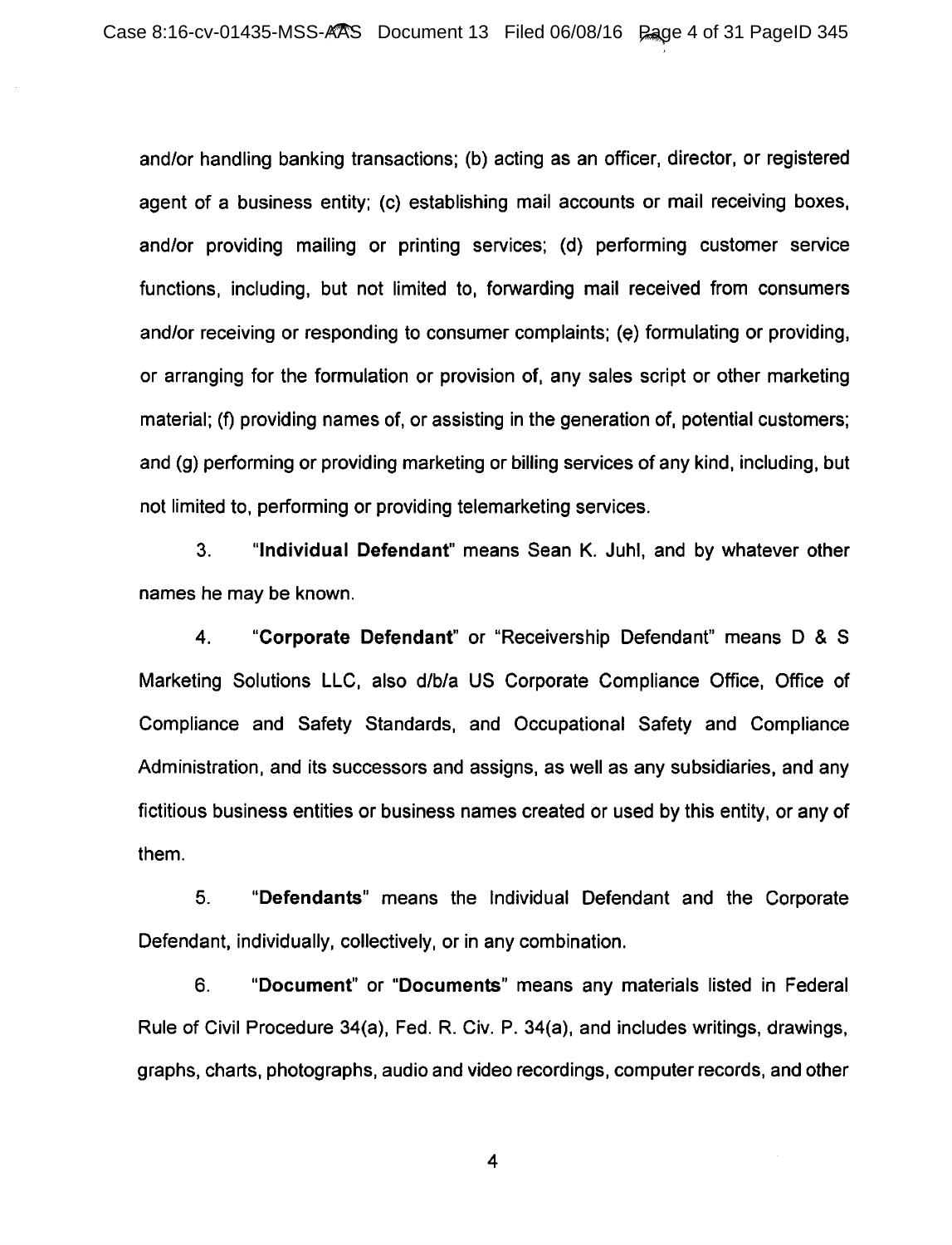data compilations from which information can be obtained and translated, if necessary, through detection devices into reasonably usable form. A draft or nonidentical copy is a separate document within the meaning of the term.

7. "Financial Institution" means any bank, savings and loan institution, credit union, or any financial depository of any kind, including, but not limited to, any brokerage house, trustee, broker-dealer, escrow agent, title company, commodity trading company, or precious metal dealer.

8. "Person" means a natural person, an organization or other legal entity, including a corporation, partnership, sole proprietorship, limited liability company, association, cooperative, or any other group or combination acting as an entity.

9. "Plaintiff' means the Federal Trade Commission ("FTC" or "Commission").

I.

### PROHIBITED BUSINESS ACTIVITIES

IT IS THEREFORE ORDERED that Defendants, and their officers, agents, servants, employees, attorneys, and all other persons in active concert or participation with any of them, who receive actual notice of this Order by personal service or otherwise, whether acting directly or through any trust, corporation, subsidiary, division, or other device, in connection with the telemarketing, advertising, marketing, promoting, offering for sale, sale, or provision of any good or service, including, but not limited to the marketing and sale of government regulation posters, are hereby temporarily restrained and enjoined from: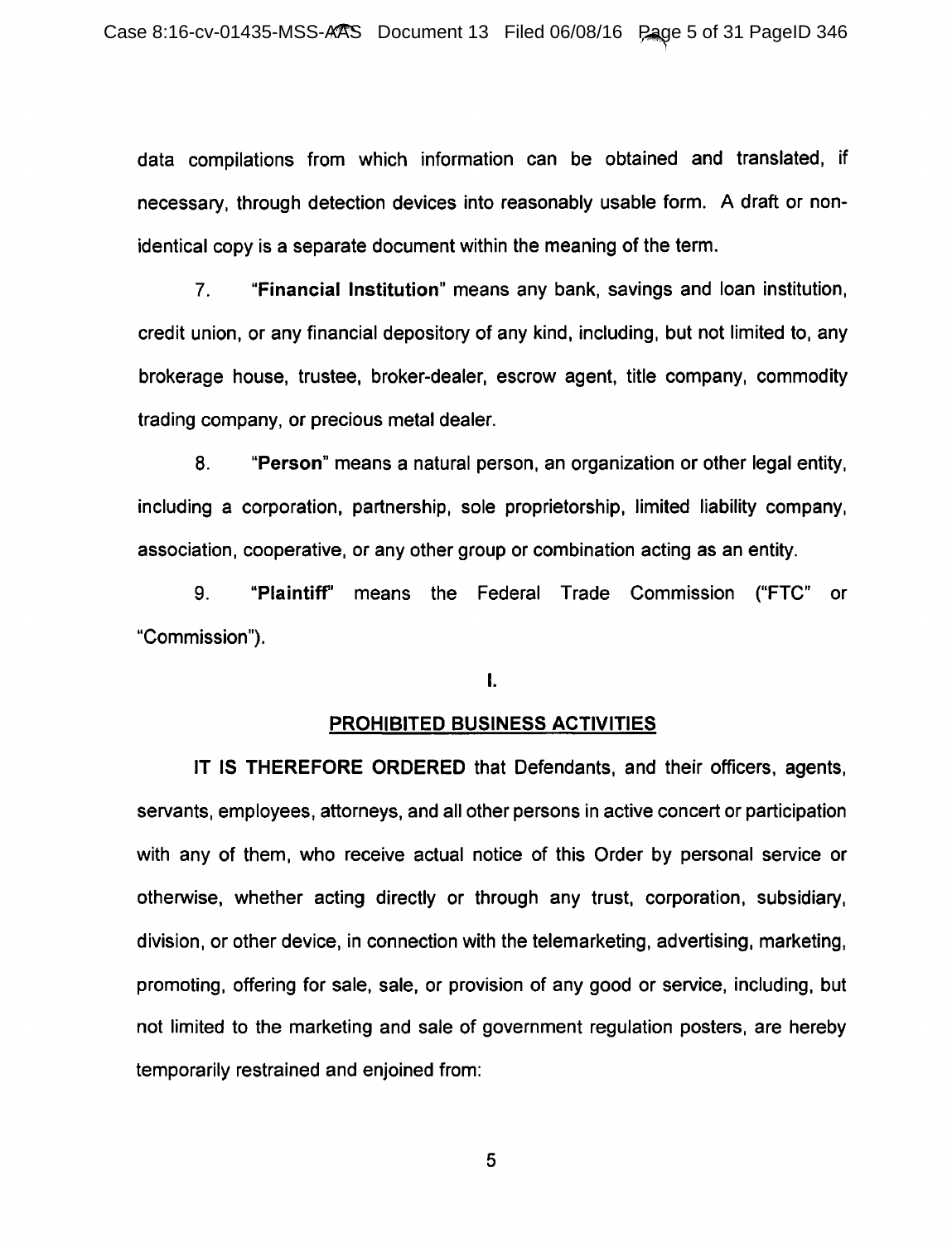A. Misrepresenting, or assisting others in misrepresenting, directly or indirectly, expressly or by implication, any material fact, including, but not limited to, that:

1. Defendants are part of or affiliated with the Occupational Safety and Health Administration ("OSHA") or another government agency; or

2. Businesses are required to purchase government regulation posters from Defendants.

### II.

#### **ASSET FREEZE**

IT IS **FURTHER ORDERED** that Defendants, and their officers, agents, directors, servants, employees, attorneys, and all other persons in active concert or participation with any of them, who receive actual notice of this Order by personal service or otherwise, whether acting directly or through any trust, corporation, subsidiary, division, or other device, except as provided herein, as stipulated by the parties, or as directed by further order of the Court, are hereby temporarily restrained and enjoined from:

A. Transferring, liquidating, converting, encumbering, pledging, loaning, selling, concealing, dissipating, disbursing, assigning, spending, withdrawing, granting a lien or security interest or other interest in, or otherwise disposing of any funds, real or personal property, accounts, contracts, shares of stock, lists of consumer names, or other assets, or any interest therein, wherever located, including outside the territorial United States, that are: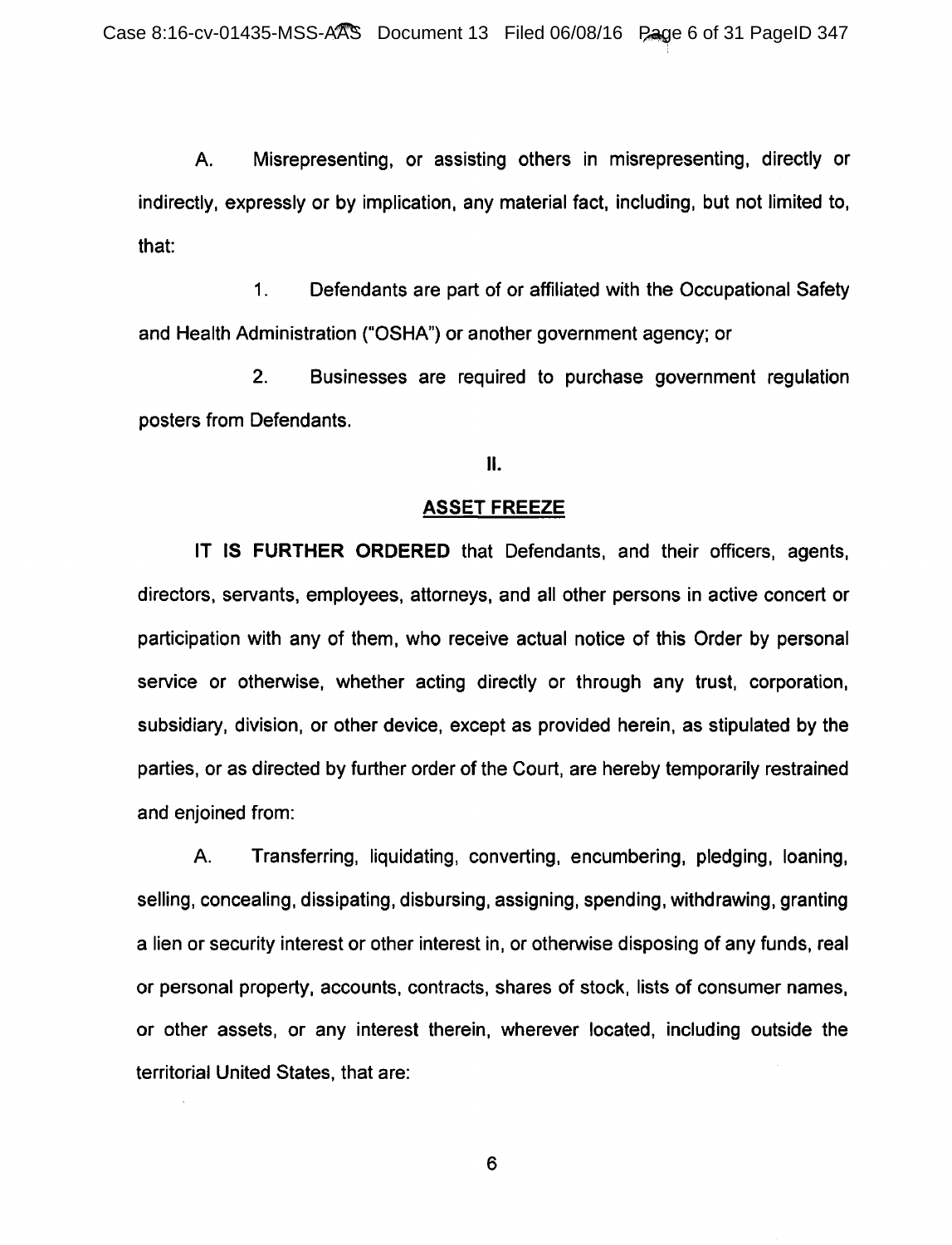1. Owned, controlled, or held by, in whole or in part, for the benefit of, or subject to access by, or belonging to, any Defendant;

2. In the actual or constructive possession of any Defendant;

3. Held by any agent of any Defendant as a retainer for the agent's provision of services to any Defendant; or

4. In the actual or constructive possession of, or owned, controlled, or held by, or subject to access by, or belonging to, any other corporation, partnership, trust, or any other entity directly or indirectly owned, managed, or controlled by, or under common control with, any Defendant, including, but not limited to, any assets held by or for any Defendant in any account at any bank or savings and loan institution, or with any credit card processing agent, automated clearing house processor, network transaction processor, bank debit processing agent, customer service agent, commercial mail receiving agency, or mail holding or forwarding company, or any credit union, retirement fund custodian, money market or mutual fund, storage company, trustee, or with any broker-dealer, escrow agent, title company, commodity trading company, precious metal dealer, or other financial institution or depository of any kind, either within or outside the territorial United States;

B. Opening or causing to be opened any safe deposit boxes, commercial mail boxes, or storage facilities titled in the name of any Defendant, or subject to access by any Defendant or under any Defendant's control, without providing Plaintiff prior notice and an opportunity to inspect the contents in order to determine that they contain no assets covered by this Section;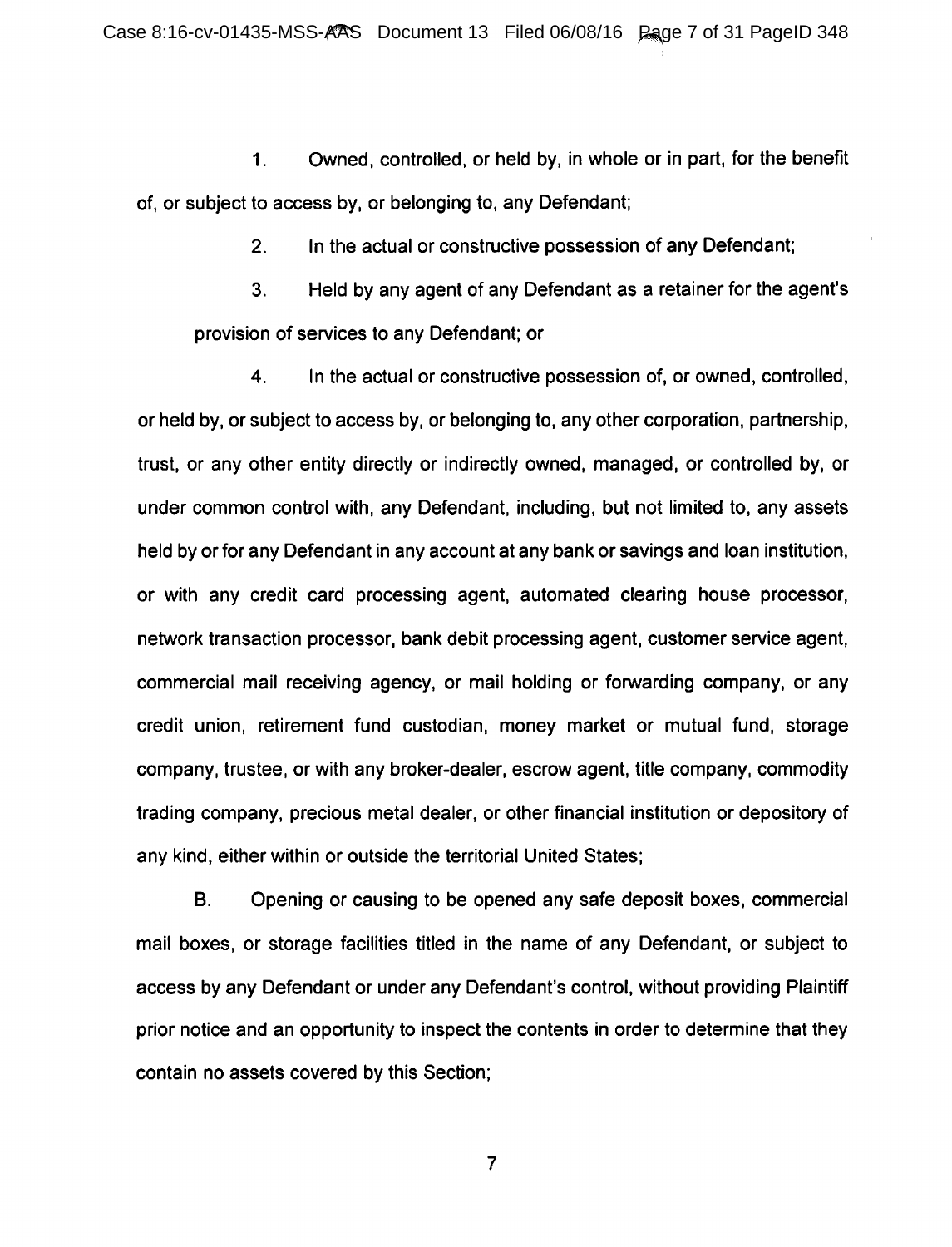C. Cashing any checks or depositing or processing any payments from customers of Defendants;

D. Incurring charges or cash advances on any credit card issued in the name, singly or jointly, of any Defendant; or

E. Incurring liens or encumbrances on real property, personal property, or other assets in the name, singly or jointly, of any Defendant or of any corporation, partnership, or other entity directly or indirectly owned, managed, or controlled by any Defendant.

The funds, property, and assets affected by this Section shall include both existing assets and assets acquired after the effective date of this Order.

Ill.

#### **DUTIES OF THIRD PARTIES HOLDING DEFENDANTS' ASSETS**

IT IS **FURTHER ORDERED** that any financial institution, business entity, or person maintaining or having custody or control of any account or other asset of any Defendant, or any corporation, partnership, or other entity directly or indirectly owned, managed, or controlled by, or under common control with any Defendant, which is served with a copy of this Order, or otherwise has actual or constructive knowledge of this Order, shall:

A. Hold and retain within its control and prohibit the withdrawal, removal, assignment, transfer, pledge, hypothecation, encumbrance, disbursement, dissipation, conversion, sale, liquidation, or other disposal of any of the assets, funds, documents, or other property held by, or under its control: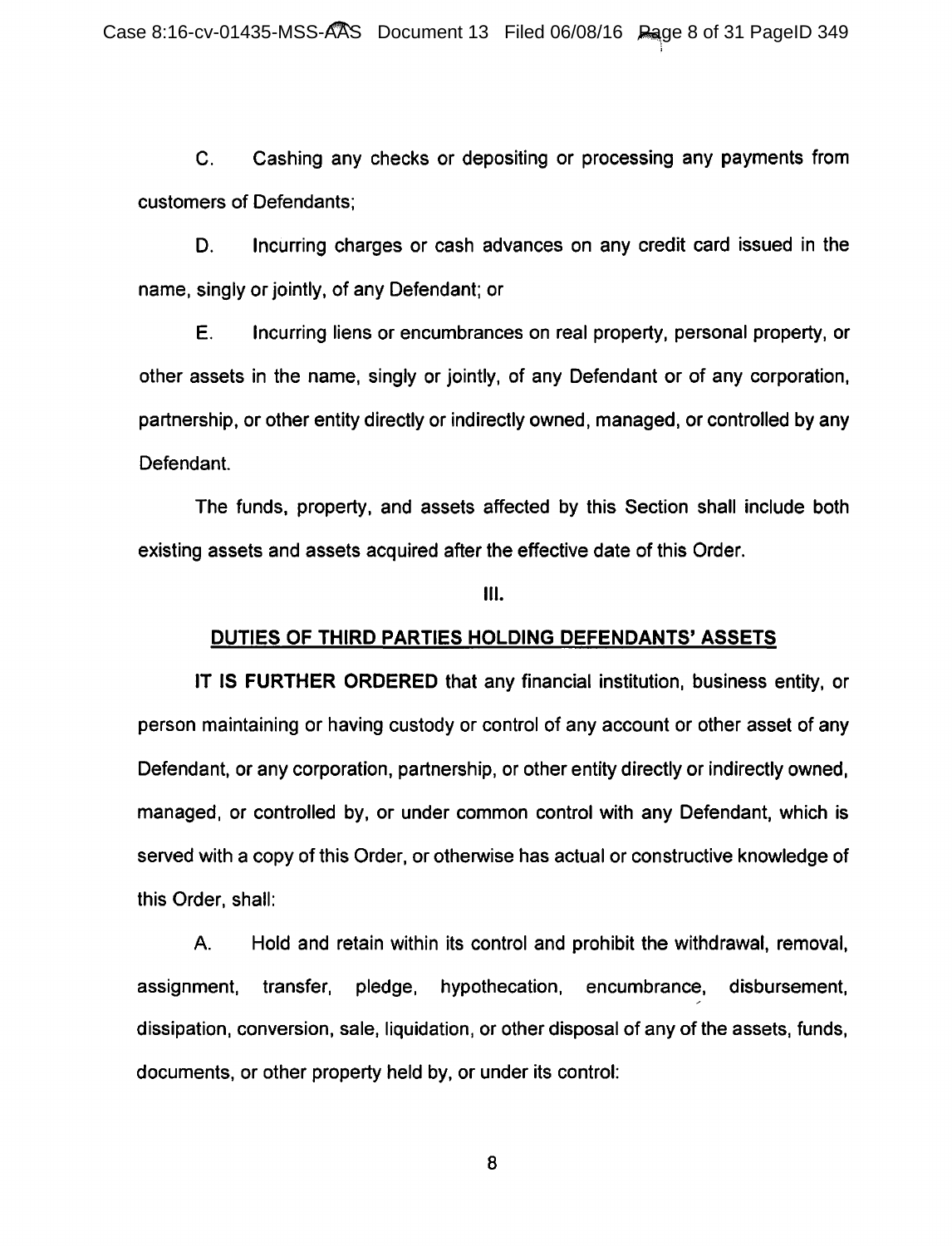1. On behalf of, or for the benefit of, any Defendant or any other party subject to Section 11 above;

2. In any account maintained in the name of, or for the benefit of, or subject to withdrawal by, any Defendant or other party subject to Section II above; and

3. That are subject to access or use by, or under the signatory power of, any Defendant or other party subject to Section II above;

B. Deny Defendants access to any safe deposit boxes or storage facilities that are either:

1. Titled in the name, individually or jointly, of any Defendant, or other party subject to Section II above; or

2. Subject to access by any Defendant or other party subject to Section II above:

C. Provide Plaintiff, within five (5) days of the date of service of this Order, a sworn statement setting forth:

1. The identification number of each account or asset titled in the name, individually or jointly, of any Defendant, or held on behalf of, or for the benefit of, any Defendant or other party subject to Section II above, including all trust accounts managed on behalf of any Defendant or subject to any Defendant's control;

2. The balance of each such account, or a description of the nature and value of such asset;

3. The identification and location of any safe deposit box, commercial mail box, or storage facility that is either titled in the name, individually or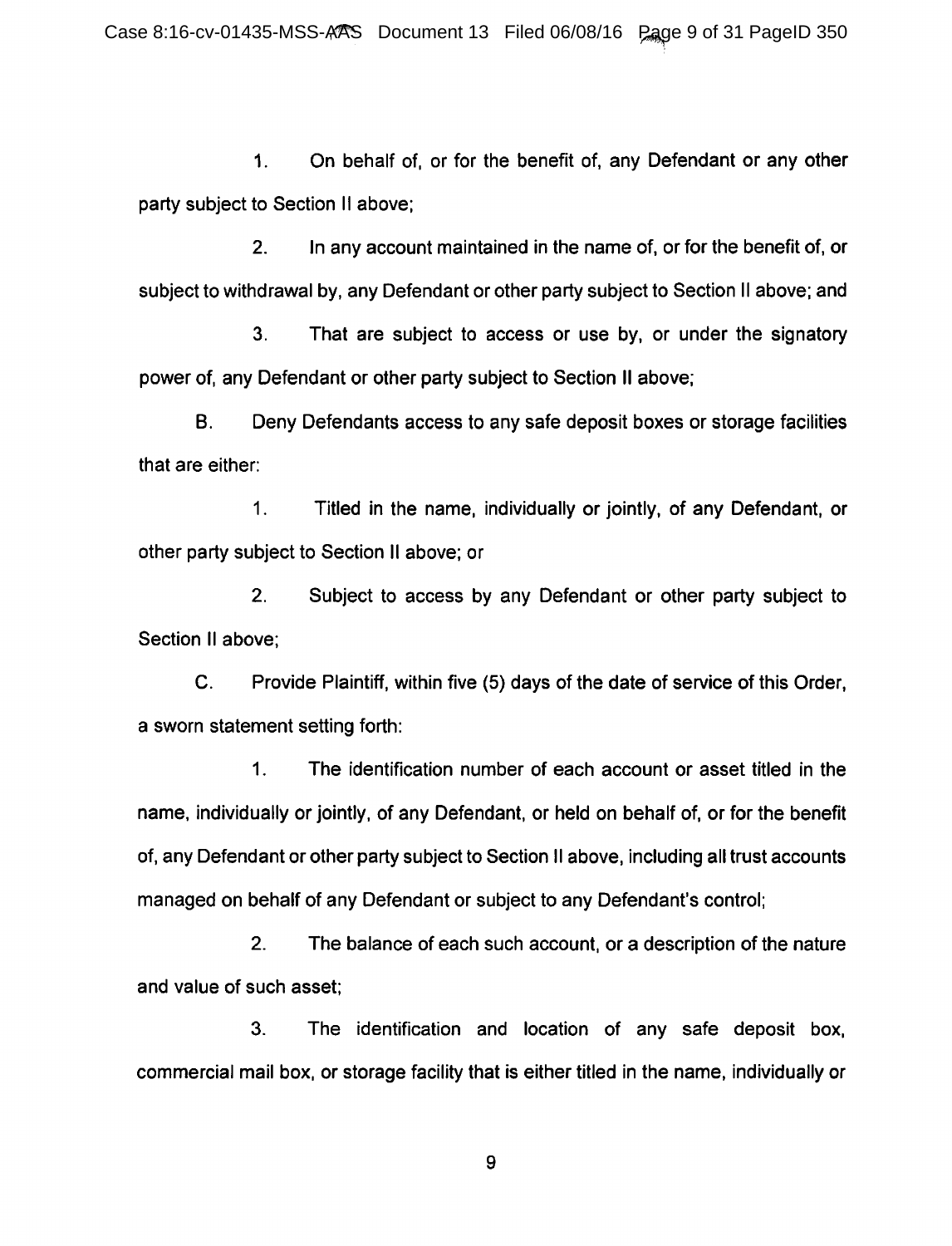jointly, of any Defendant, or is otherwise subject to access or control by any Defendant or other party subject to Section II above, whether in whole or in part; and

4. If the account, safe deposit box, storage facility, or other asset has been closed or removed, the date closed or removed and the balance on said date;

D. Within five (5) days of a request from Plaintiff, provide Plaintiff with copies of all records or other documents pertaining to each such account or asset, including, but not limited to, originals or copies of account applications, account statements, corporate resolutions, signature cards, checks, drafts, deposit tickets, transfers to and from the accounts, all other debit and credit instruments or slips, currency transaction reports, 1099 forms, and safe deposit box logs; and

E. Plaintiff may properly serve this Order on any financial or brokerage institution, business entity or person that holds, controls or maintains custody of any account or Asset of any Defendant or has held, controlled or maintained custody of any account or Asset of any Defendant at any time since January 2011, by facsimile transmission, hand delivery or overnight carrier. This Section shall apply to existing accounts and assets, assets deposited or accounts opened after the effective date of this Order, and any accounts or assets maintained, held or controlled three years prior to the effective date of this Order. This Section shall not prohibit transfers in accordance with any provision of this Order, any further order of the Court, or by written agreement of the parties.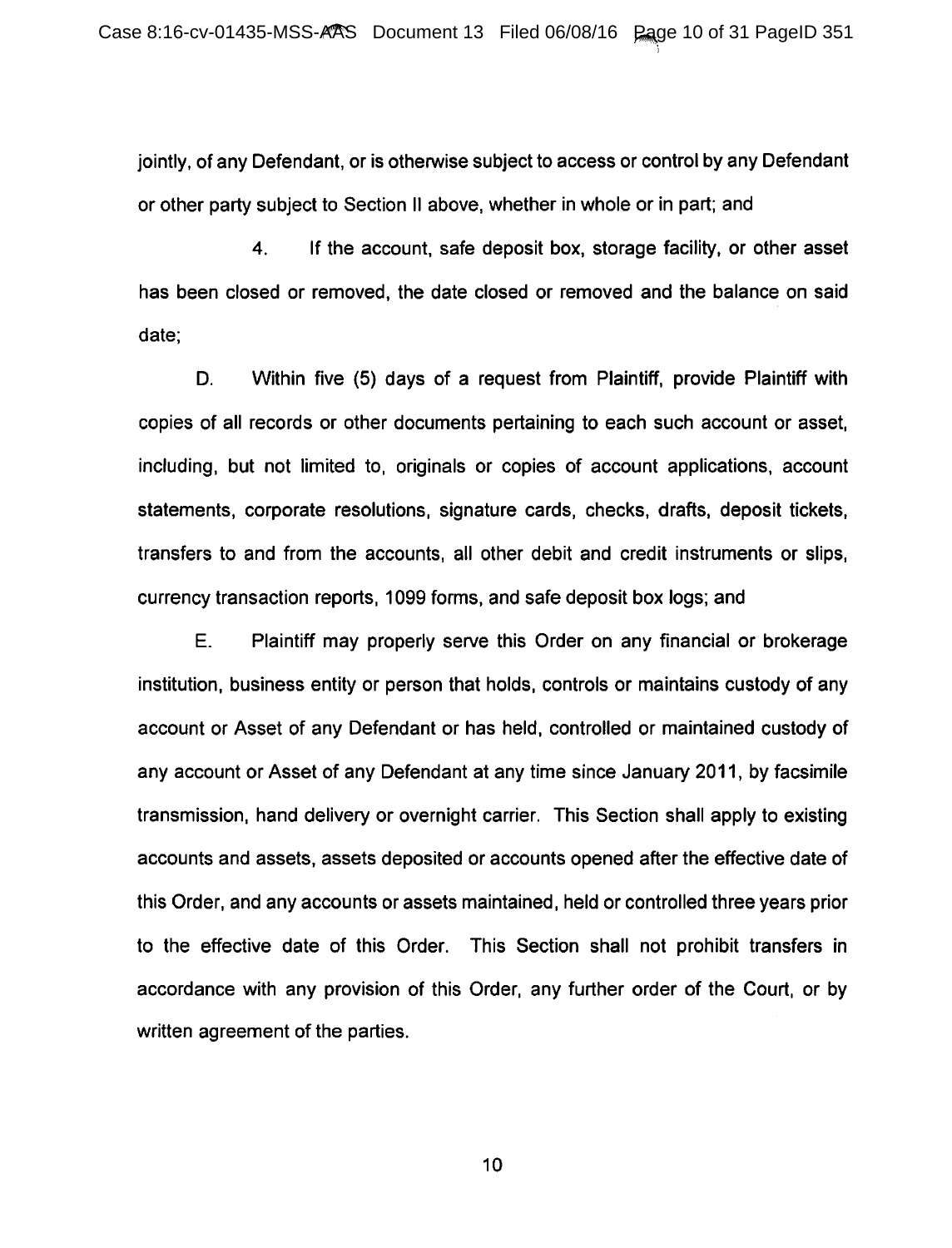### IV.

### FINANCIAL STATEMENTS

IT IS FURTHER ORDERED that each Defendant shall serve upon counsel for Plaintiff, within five (5) days of service of this Order:

A. A completed financial statement, accurate as of the date of entry of this Order, for each Individual Defendant in the form provided as Attachment A, "Financial Statement of Individual Defendant," and for the corporate Defendant, in the form provided as Attachment B, "Financial Statement of Corporate Defendant." The financial statements shall include all Assets held outside the territory of the United States, shall be accurate as of the date of entry of this Order, and shall be verified under oath. Defendants shall attach to these completed financial statements copies of all local, state, provincial, and federal income and property tax returns, along with other attachments and schedules as called for by the instructions to the financial statements; and

8. The name, address and telephone number of each accountant, financial planner, investment advisor, stock broker or other individual, corporation, or partnership whom they have used for financial, business or tax advice or services, since January 1, 2011.

v.

### MAINTAIN RECORDS AND REPORT NEW BUSINESS ACTIVITY

IT IS FURTHER ORDERED that Defendants, and their officers, agents, servants, employees, attorneys, and all other persons in active concert or participation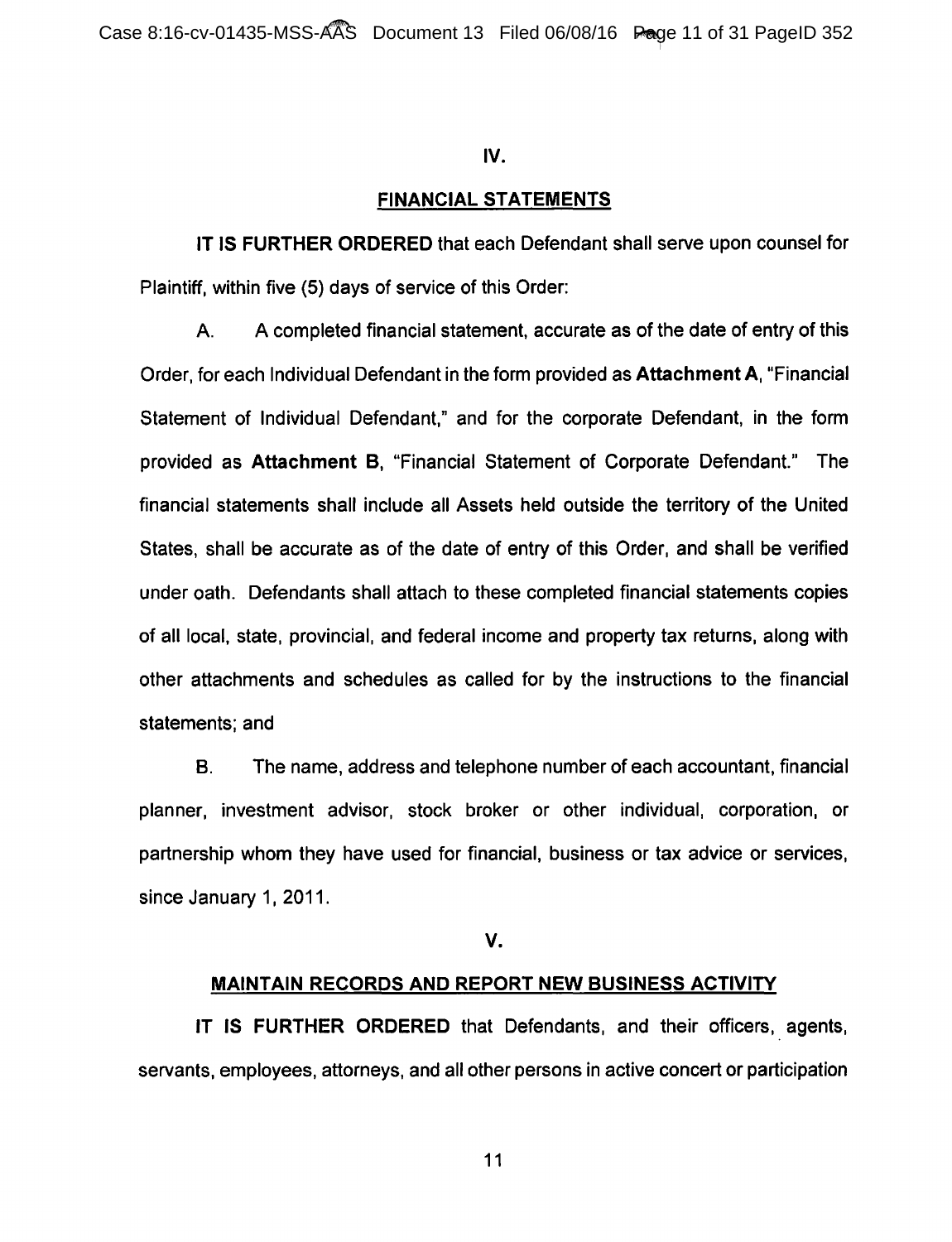with any of them, who receive actual notice of this Order by personal service or otherwise, whether acting directly or through any trust, corporation, subsidiary, division, or other device, are hereby temporarily restrained and enjoined from:

A. Failing to make and keep books, records, accounts, bank statements, current accountants' reports, general ledgers, general journals, cash receipts ledgers, cash disbursements ledgers and source documents, documents indicating title to real or personal property, and any other data which, in reasonable detail, accurately and fairly reflect the incomes, disbursements, transactions, dispositions, and uses of Defendants' assets;

B. Destroying, erasing, mutilating, concealing, altering, transferring, or otherwise disposing of, in any manner, directly or indirectly, any documents, including electronically stored materials, that relate in any way to the business practices or business or personal finances of Defendants; to the business practices or finances of entities directly or indirectly under the control of Defendants; or to the business practices or finances of entities directly or indirectly under common control with any other Defendant; and

C. Creating, operating, or exercising any control over any new business entity, whether newly formed or previously inactive, including any partnership, limited partnership, joint venture, sole proprietorship or corporation, without first providing Plaintiff with a written statement disclosing: (1) the name of the business entity; (2) the address, telephone number, e-mail address, and website address of the business entity; (3) the names of the business entity's officers, directors, principals, managers,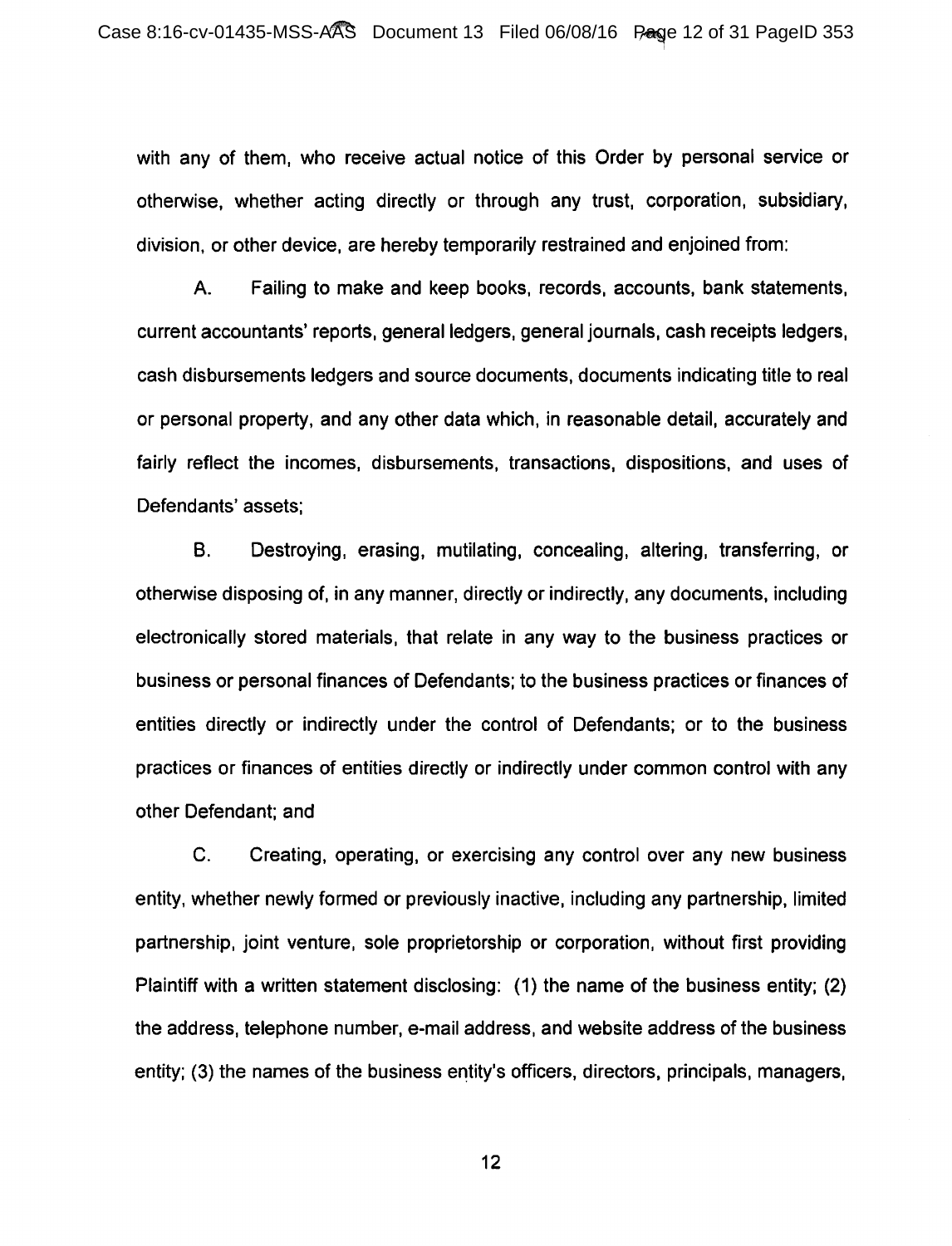and employees; and (4) a detailed description of the business entity's intended activities.

VI.

#### PROHIBITION ON DISCLOSING CUSTOMER INFORMATION

IT IS FURTHER ORDERED that Defendants, and their officers, agents, servants, employees, attorneys, and all other persons or entities in active concert or participation with any of them, who receive actual notice of this Order by personal service or otherwise, whether acting directly or through any trust, corporation, subsidiary, division, or other device, are hereby temporarily restrained and enjoined from:

A. Selling, renting, leasing, transferring, or otherwise disclosing the name, address, birth date, telephone number, e-mail address, Social Security number, credit card number, bank account number, or other financial or identifying personal information of any person from whom or about whom any Defendant obtained such information in connection with activities alleged in Plaintiff's Complaint; and

B. Benefiting from or using the name, address, birth date, telephone number, e-mail address, Social Security number, credit card number, bank account number, or other financial or identifying personal information of any person from whom or about whom any Defendant obtained such information in connection with activities alleged in Plaintiff's Complaint;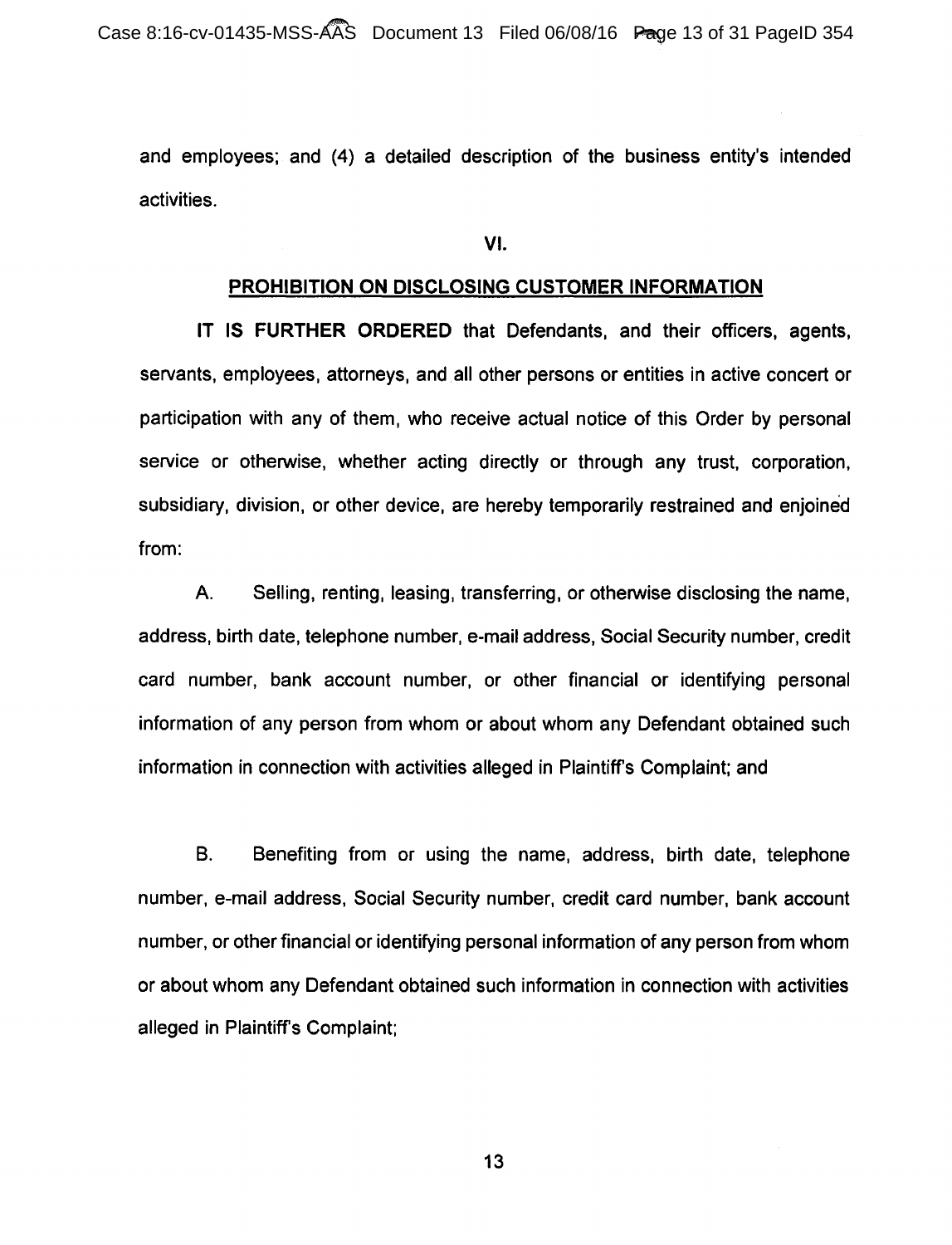Provided, however, that Defendants may disclose such financial or identifying personal information to a law enforcement agency or as required by any law, regulation, or court order.

VII.

#### TEMPORARY RECEIVER

### A. APPOINTMENT OF TEMPORARY RECEIVER

IT IS FURTHER ORDERED that Anthony E. DiResta of Holland & Knight, LLP is appointed Temporary Equity Receiver ("Receiver") for the Receivership Defendant and any of its affiliates, subsidiaries, divisions, or sales or customer service operations, wherever located, with the full power of an equity receiver. The Receiver shall be the agent of this Court, and solely the agent of this Court, in acting as Receiver under this Order. The Receiver shall be accountable directly to this Court. The Receiver shall comply with all Local Rules of this Court governing receivers.

#### B. RECEIVERSHIP DUTIES

IT IS FURTHER ORDERED that the Receiver is directed and authorized to accomplish the following:

1. Assume full control of the Receivership Defendant by removing, as the Receiver deems necessary or advisable, any director, officer, employee, independent contractor, or agent of the Receivership Defendant, including the Individual Defendant, from control of, management of, or participation in, the affairs of the Receivership Defendant;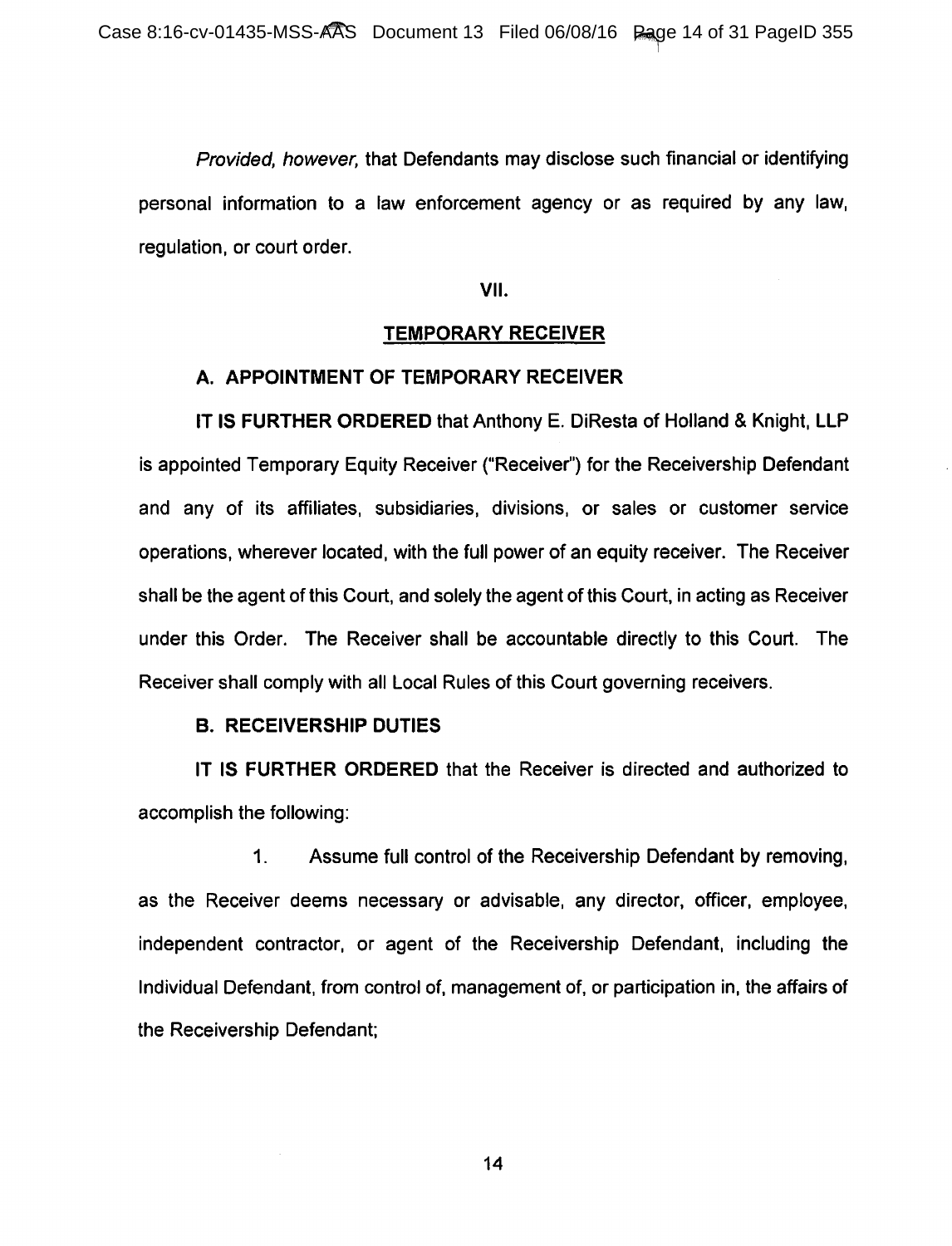2. Take exclusive custody, control, and possession of all assets and documents of, or in the possession, custody, or under the control of, the Receivership Defendant, wherever situated. The Receiver shall have full power to divert mail and to sue for, collect, receive, take in possession, hold, and manage all assets and documents of the Receivership Defendant and other persons or entities whose interests are now held by or under the direction, possession, custody, or control of the Receivership Defendant. Provided, however, that the Receiver shall not attempt to collect any amount from a consumer or to allow the Receivership Defendant to continue to debit or otherwise charge a consumer's account, if the Receiver believes the consumer was a victim of the unfair or deceptive acts or practices alleged in the Complaint in this matter;

3. Use any means necessary to take possession of and to secure all areas of the business premises of the Receivership Defendant. Such steps may include, but are not limited to, the following as the Receiver deems necessary or advisable: (a) serving this Order; (b) completing a written inventory of all receivership assets; (c) obtaining pertinent information from all employees and other agents of the Receivership Defendant, including, but not limited to, the name, home address, Social Security number, job description, method of compensation, and all accrued and unpaid commissions and compensation of each such employee or agent; (d) videotaping all portions of the locations; (e) securing the locations by changing the locks and disconnecting any computer modems or other means of access to the computer or other records maintained at the locations; (f) requiring any persons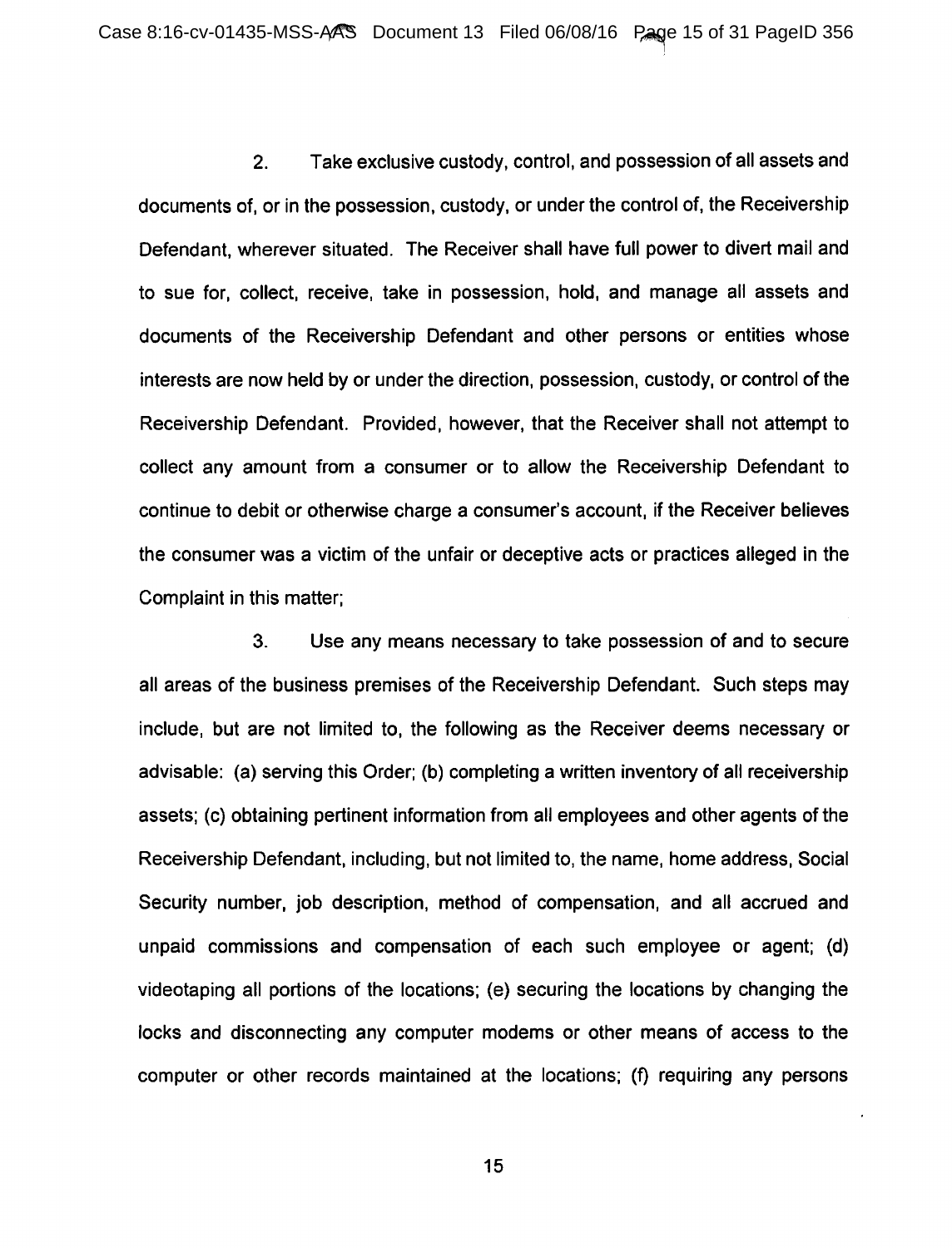present on the premises at the time this Order is served to leave the premises, to provide the Receiver with proof of identification, or to demonstrate to the satisfaction of the Receiver that such persons are not removing from the premises documents or assets of the Receivership Defendant; and/or (g) employ the assistance of law enforcement officers as the Receiver deems necessary to implement the provisions of this Order;

4. Conserve, hold, and manage all receivership assets, and perform all acts necessary or advisable to preserve the value of those assets, in order to prevent any irreparable loss, damage, or injury to consumers or to creditors of the Receivership Defendant, including, but not limited to, obtaining an accounting of the assets and preventing transfer, withdrawal, or misapplication of assets, and including the authority to liquidate or close out any open securities or commodity futures positions of the Receivership Defendant;

5. Enter into contracts and purchase insurance as advisable or necessary;

6. Prevent the inequitable distribution of assets and determine, adjust, and protect the interests of consumers and creditors who have transacted business with the Receivership Defendant;

7. Manage and administer the business of the Receivership Defendant until further order of this Court by performing all incidental acts that the Receiver deems to be advisable or necessary, which includes retaining, hiring, or dismissing any employees, independent contractors, or agents;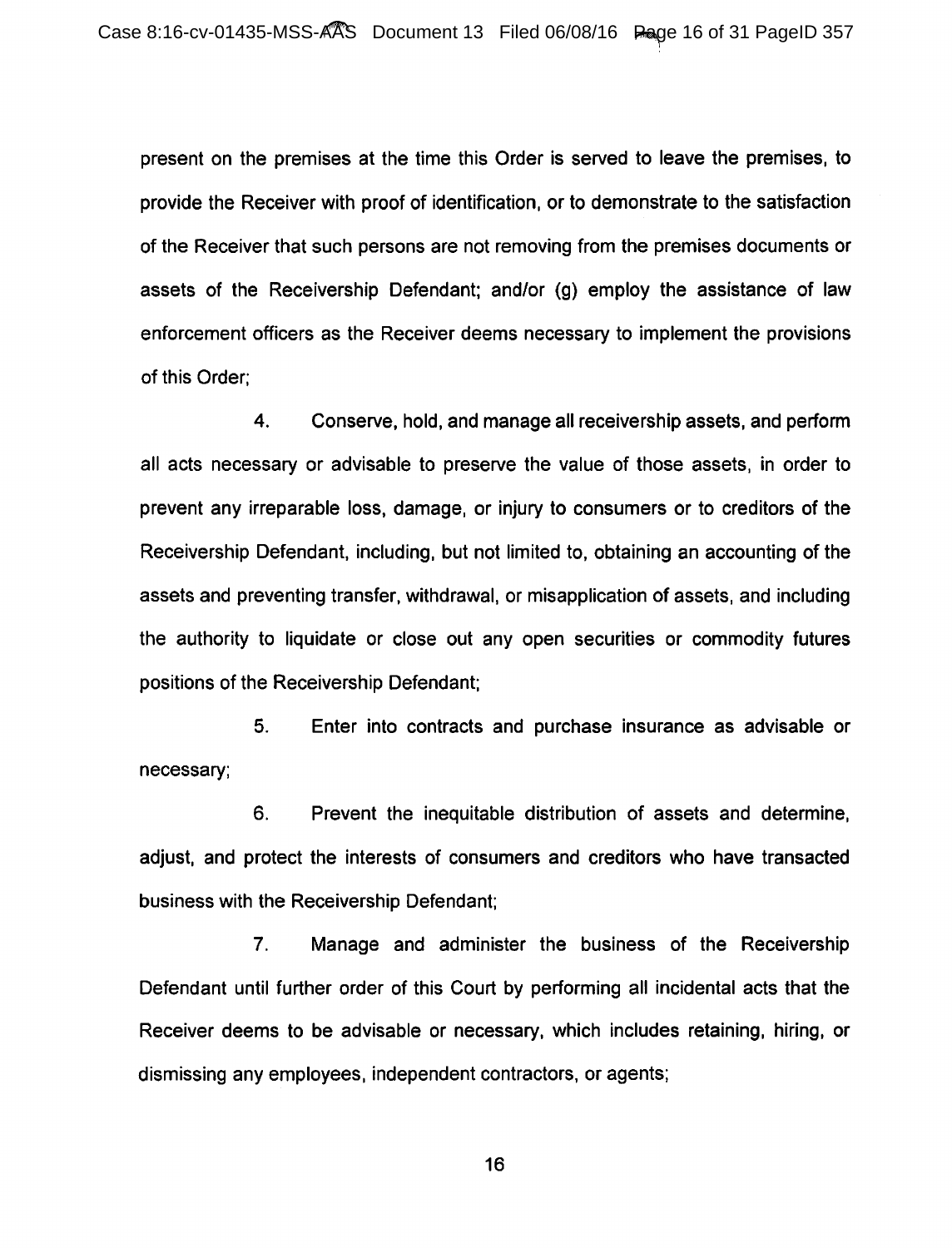8. Choose, engage, and employ attorneys, accountants, appraisers, and other independent contractors and technical specialists, as the Receiver deems advisable or necessary in the performance of duties and responsibilities under the authority granted by this Order;

9. Make payments and disbursements from the receivership estate that are necessary or advisable for carrying out the directions of, or exercising the authority granted by, this Order. The Receiver shall apply to the Court for prior approval of any payment of any debt or obligation incurred by the Receivership Defendant prior to the date of entry of this Order, except payments that the Receiver deems necessary or advisable to secure assets of the Receivership Defendant, such as rental payments;

10. Determine and implement the manner in which the Receivership Defendant will comply with, and prevent violations of, this Order and all other applicable laws;

11. Institute, compromise, adjust, appear in, intervene in, or become party to such actions or proceedings in state, federal, or foreign courts that the Receiver deems necessary and advisable to preserve or recover the assets of the Receivership Defendant or that the Receiver deems necessary and advisable to carry out the Receiver's mandate under this Order;

12. Defend, compromise, adjust, or otherwise dispose of any or all actions or proceedings instituted in the past or in the future against the Receiver in his or her role as Receiver, or against the Receivership Defendant that the Receiver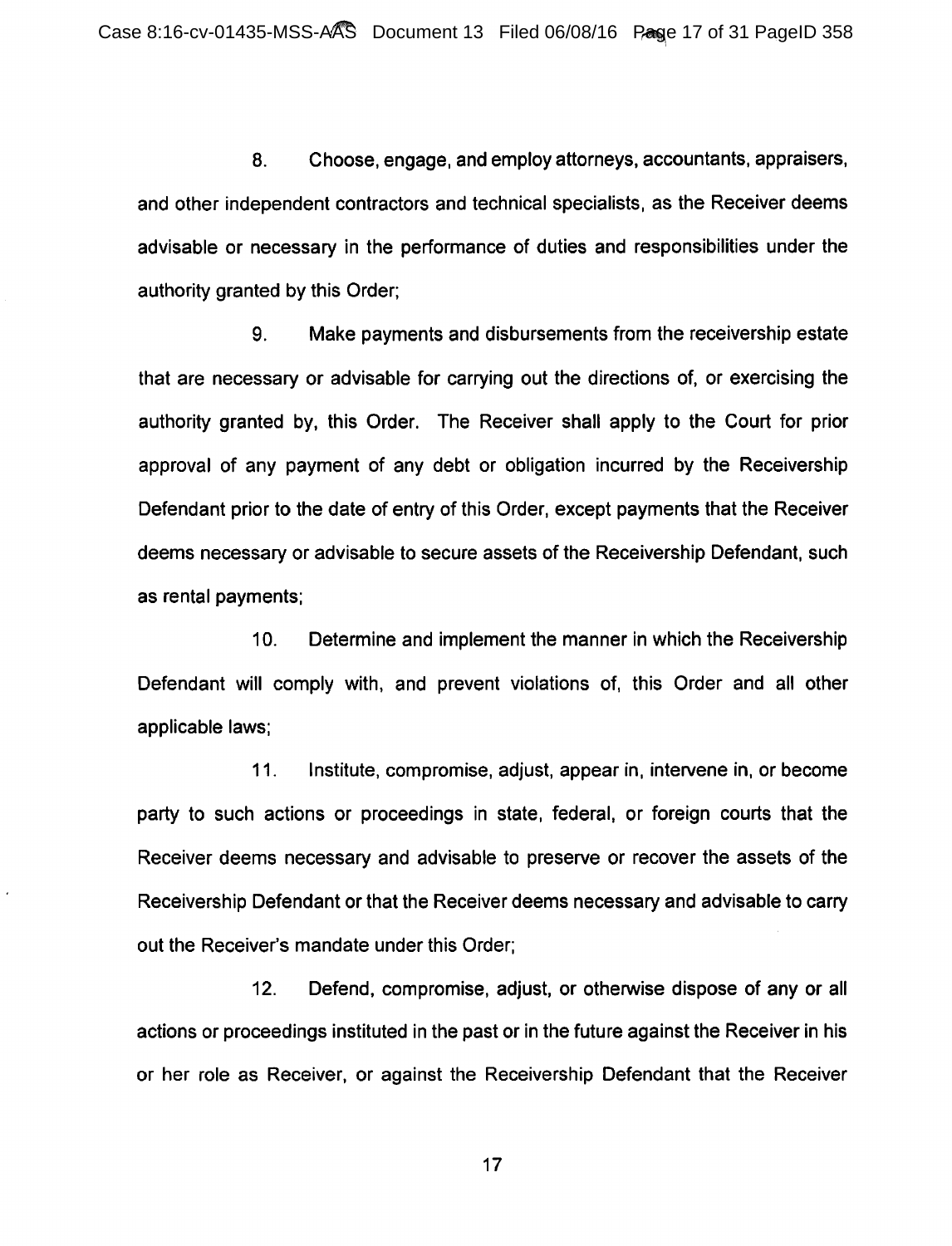deems necessary and advisable to preserve the assets of the Receivership Defendant or that the Receiver deems necessary and advisable to carry out the Receiver's mandate under this Order;

13. Continue and conduct the business of the Receivership Defendant in such manner, to such extent, and for such duration as the Receiver may in good faith deem to be necessary or appropriate to operate the business profitably and lawfully, if at all; provided, however, that the continuation and conduct of the business shall be conditioned upon the Receiver's good faith determination that the business can be lawfully operated at a profit using the assets of the receivership estate;

14. Issue subpoenas to obtain documents and records pertaining to the receivership, and conduct discovery in this action on behalf of the receivership estate;

15. Open one or more bank accounts as designated depositories for funds of the Receivership Defendant. The Receiver shall deposit all funds of the Receivership Defendant in such a designated account and shall make all payments and disbursements from the receivership estate from such an account;

16. Maintain accurate records of all receipts and expenditures that he or she makes as Receiver;

17. Cooperate with reasonable requests for information or assistance from any state or federal law enforcement agency, including Plaintiff; and

18. File reports with the Court on a timely and reasonable basis.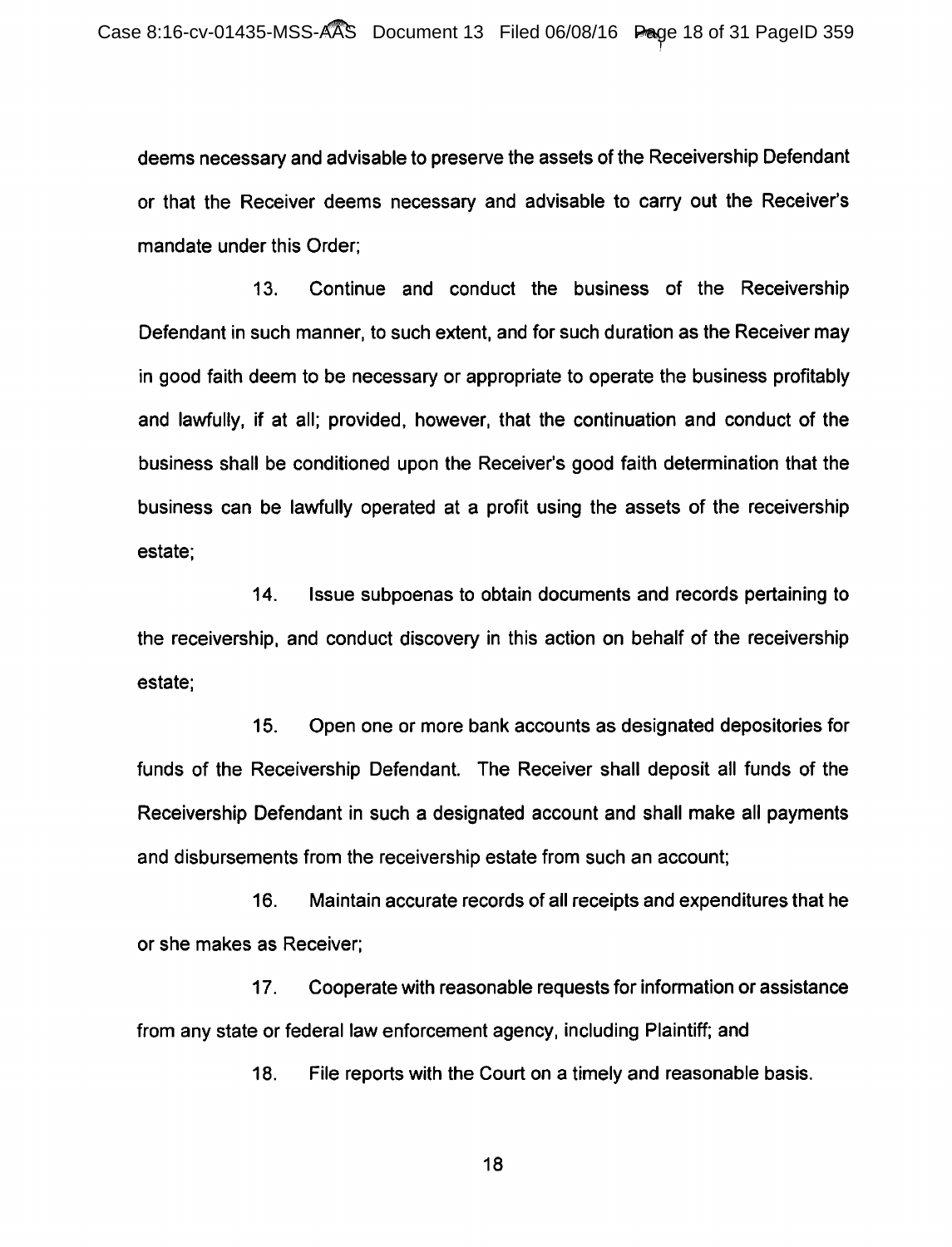## C. COOPERATION WITH THE RECEIVER

### IT IS FURTHER ORDERED that:

1. Defendants and their officers, agents, servants, employees, and attorneys, and all other persons in active concert or participation with any of them, who receive actual notice of this Order by personal service or otherwise, whether acting directly or through any trust, corporation, subsidiary, division, or other device, shall fully cooperate with and assist the Receiver. This cooperation and assistance shall include, but not be limited to:

a. Providing any information to the Receiver that the Receiver deems necessary to exercising the authority and discharging the responsibilities of the Receiver under this Order;

b. Providing any password required to access any computer, electronic file, or telephonic data in any medium; or

c. Advising all persons who owe money to the Receivership Defendant that all debts should be paid directly to the Receiver.

2. Defendants and their officers, agents, servants, employees, and attorneys, and all other persons in active concert or participation with any of them, who receive actual notice of this Order by personal service or otherwise, whether acting directly or through any trust, corporation, subsidiary, division, or other device, are hereby restrained and enjoined from directly or indirectly:

a. Transacting any of the business of the Receivership Defendant;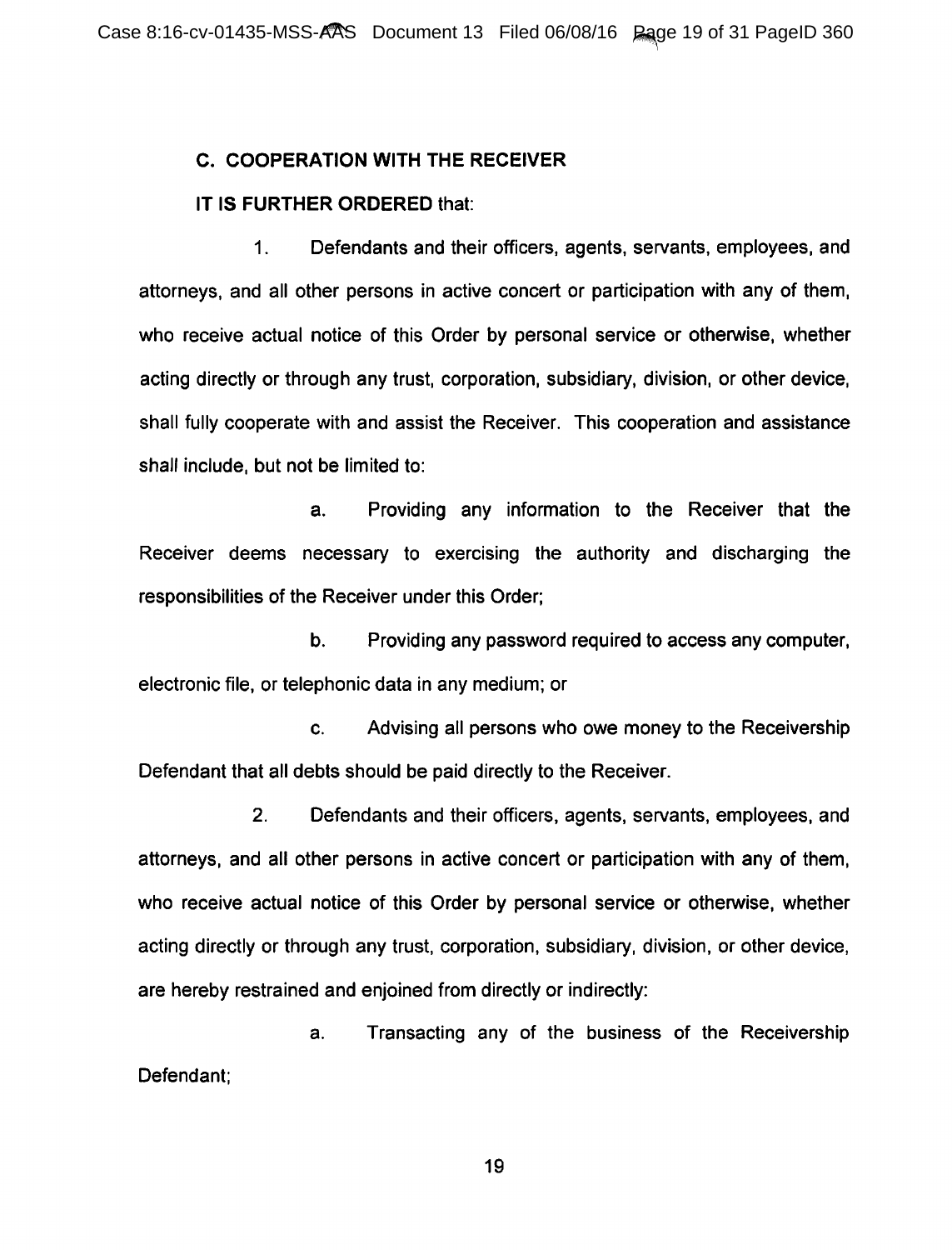b. Destroying, secreting, defacing, transferring, or otherwise altering or disposing of any documents of the Receivership Defendant, including, but not limited to, books, records, accounts, writings, drawings, graphs, charts, photographs, audio and video recordings, computer records, and other data compilations, electronically-stored records, or any other records of any kind or nature;

c. Transferring, receiving, altering, selling, encumbering, pledging, assigning, liquidating, or otherwise disposing of any assets owned, controlled, or in the possession or custody of, or in which an interest is held or claimed by, the Receivership Defendant, or the Receiver;

d. Excusing debts owed to the Receivership Defendant;

e. Failing to notify the Receiver of any asset, including accounts, of the Receivership Defendant held in any name other than the name of the Receivership Defendant, or by any person or entity other than the Receivership Defendant, or failing to provide any assistance or information requested by the Receiver in connection with obtaining possession, custody, or control of such assets;

f. Doing any act or refraining from any act whatsoever to interfere with the Receiver's taking custody, control, possession, or managing of the assets or documents subject to this receivership; or to harass or interfere with the Receiver in any way; or to interfere in any manner with the exclusive jurisdiction of this Court over the assets or documents of the Receivership Defendant; or to refuse to cooperate with the Receiver or the Receiver's duly authorized agents in the exercise of their duties or authority under any Order of this Court; or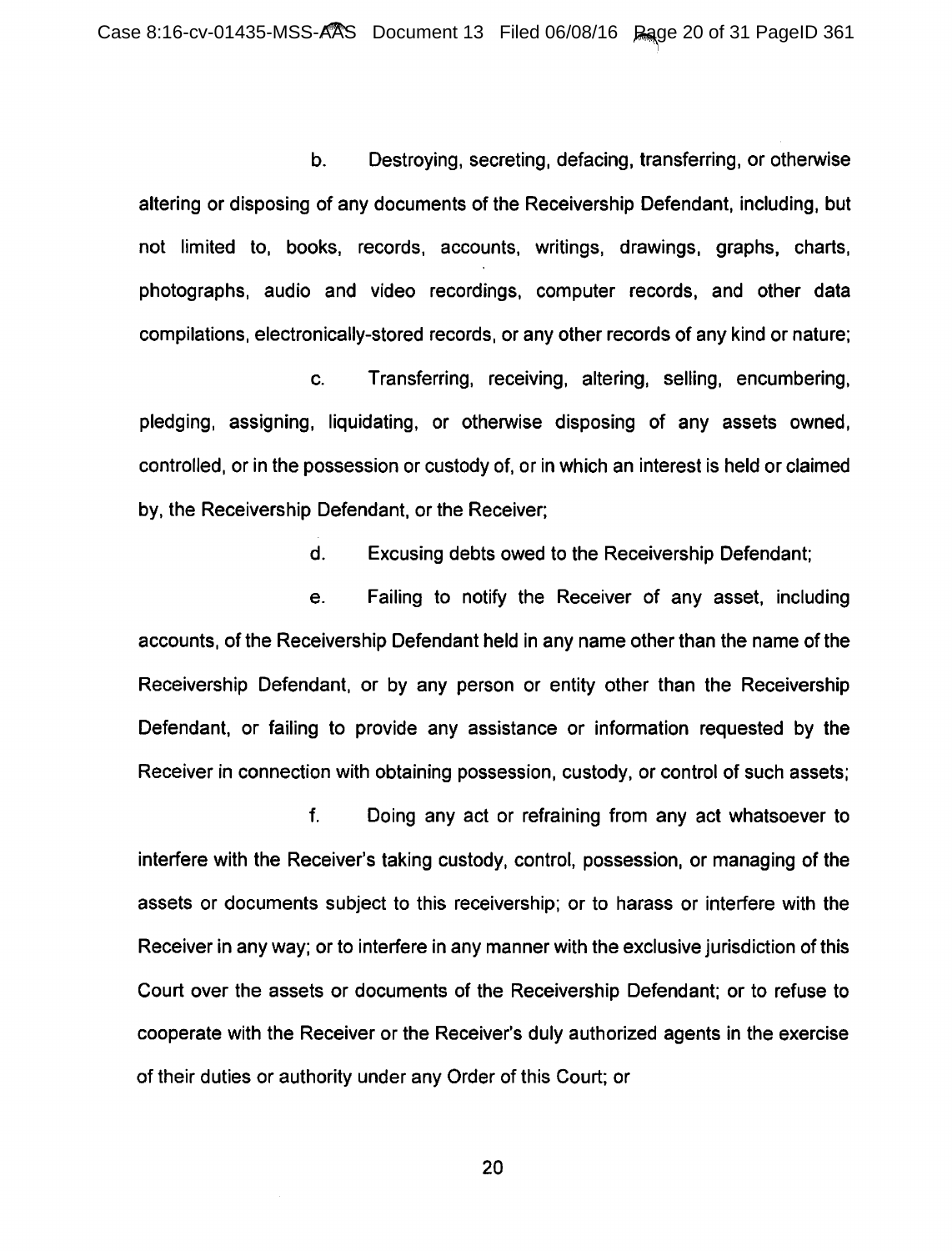g. Filing, or causing to be filed, any petition on behalf of the Receivership Defendant for relief under the United States Bankruptcy Code, 11 U.S.C. § 101 et seq., without prior permission from this Court.

### **D. DELIVERY OF RECEIVERSHIP PROPERTY**

## IT IS **FURTHER ORDERED** that:

1. Immediately upon service of this Order upon them, or within such period as may be permitted by the Receiver, Defendants or any other person or entity shall transfer or deliver possession, custody, and control of the following to the Receiver:

a. All assets of the Receivership Defendant, including assets subject to repatriation pursuant to Section IX, *infra*;

b. All documents of the Receivership Defendant, including, but not limited to, books and records of accounts, all financial and accounting records, balance sheets, income statements, bank records (including monthly statements, canceled checks, records of wire transfers, and check registers), client lists, title documents and other papers;

c. All assets belonging to members of the public now held by the Receivership Defendant; and

d. All keys, codes, and passwords necessary to gain or to secure access to any assets or documents of the Receivership Defendant, including, but not limited to, access to their business premises, means of communication,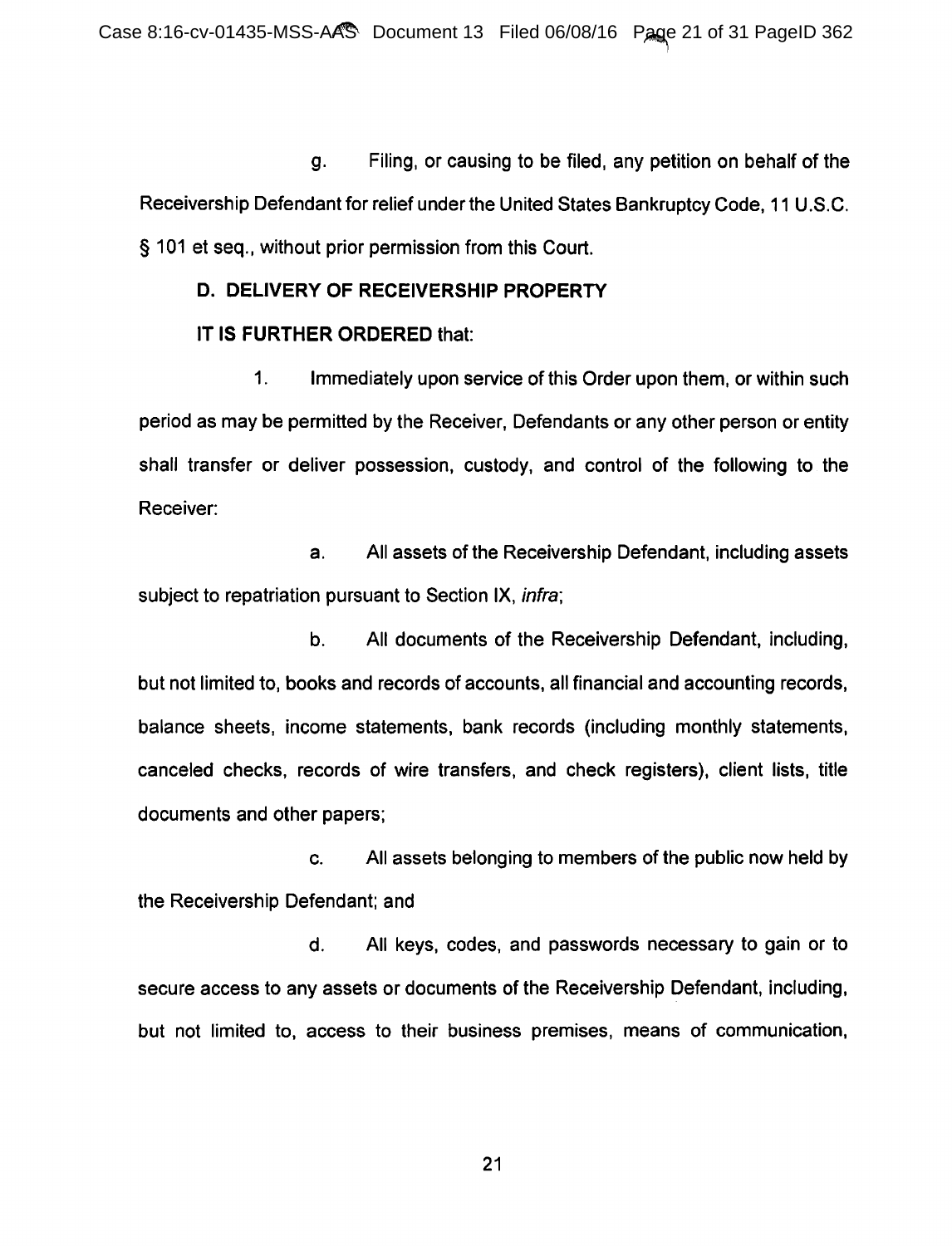accounts, computer systems, mail boxes, or other property. This includes providing the necessary means to gain access to commercial mail boxes.

2. In the event any person or entity fails to deliver or transfer any receivership asset or document or otherwise fails to comply with any provision of this Section, the Receiver may file ex parte an Affidavit of Non-Compliance regarding the failure. Upon filing of the affidavit, the Court may authorize, without additional process or demand, Writs of Possession or Sequestration or other equitable writs requested by the Receiver. The writs shall authorize and direct the United States Marshal or any sheriff or deputy sheriff of any county, or any other federal or state law enforcement officer, to seize the asset, document, or other thing and to deliver it to the Receiver.

## E. TRANSFER OF FUNDS TO THE RECEIVER

IT IS FURTHER ORDERED that, upon service of a copy of this Order, all financial institutions, finance companies, commercial lending companies, credit card processing agents or agents providing electronic funds transfer services or automated clearing house processing, brokerage houses, escrow agents, money market or mutual funds, title companies, commodity futures merchants, commodity trading companies, precious metal dealers, trustees, or other financial institutions or depositories of any kind, shall cooperate with all reasonable requests of the Receiver relating to implementation of this Order, including transferring funds at his or her direction and producing records related to the assets of the Receivership Defendant.

### F. STAY OF ACTIONS

IT IS FURTHER ORDERED that: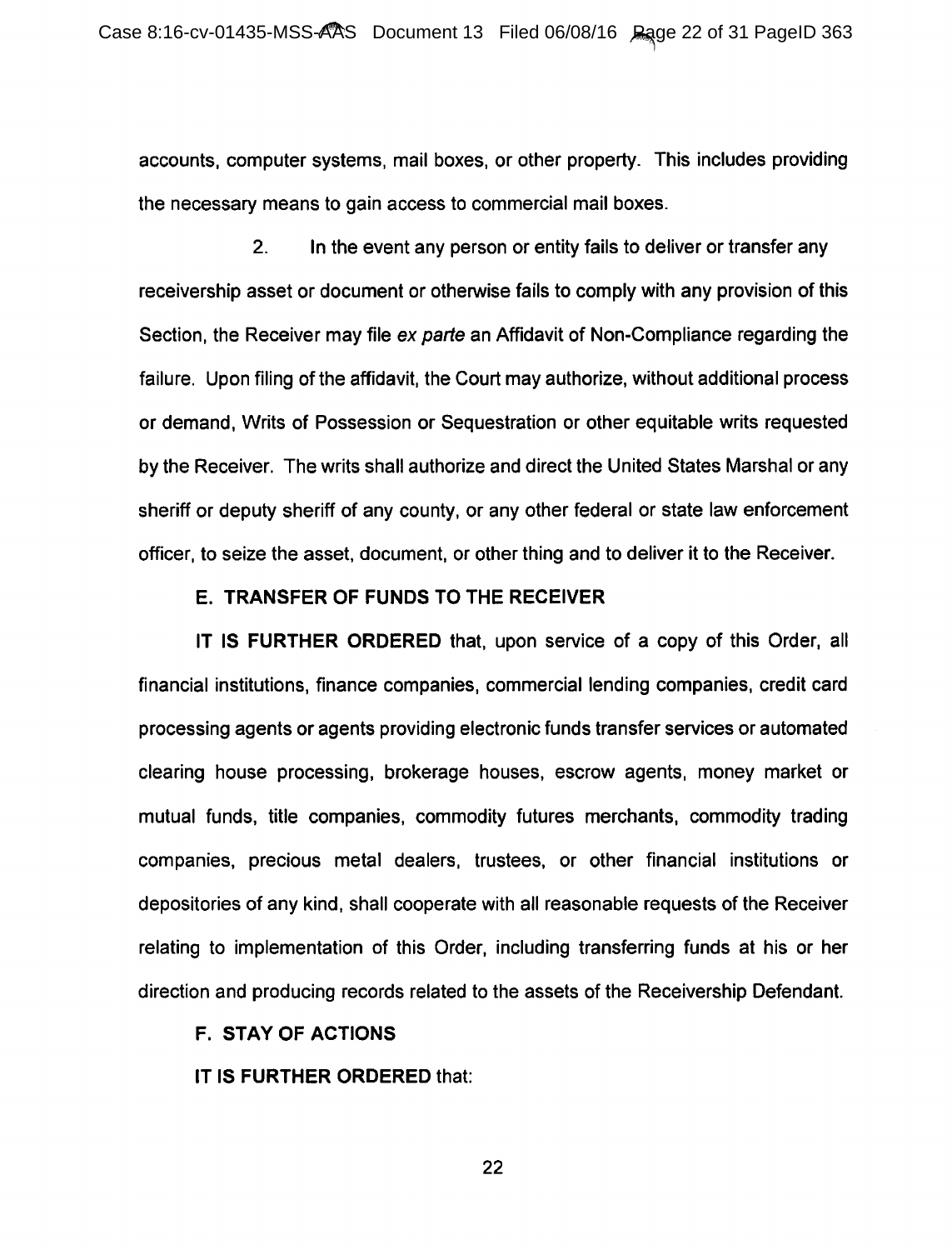1. Except by leave of this Court, during pendency of the receivership ordered herein, Defendants and all other persons and entities be and hereby are stayed from taking any action to establish or enforce any claim, right, or interest for, against, on behalf of, in, or in the name of, the Receivership Defendant, any of its subsidiaries, affiliates, partnerships, assets, documents, or the Receiver or the Receiver's duly authorized agents acting in their capacities as such, including, but not limited to, the following actions:

a. Commencing, prosecuting, continuing, entering, or enforcing any suit or proceeding, except that such actions may be filed to toll any applicable statute of limitations;

b. Accelerating the due date of any obligation or claimed obligation; filing, perfecting or enforcing any lien; taking or attempting to take possession, custody, or control of any asset; attempting to foreclose, forfeit, alter, or terminate any interest in any asset, whether such acts are part of a judicial proceeding, are acts of self-help, or otherwise, or setoff of any debt owing to the Receivership Defendant that arose before the date of this Order against any claim against the Receivership Defendant;

c. Executing, issuing, serving, or causing the execution, issuance or service of, any legal process, including, but not limited to, attachments, garnishments, subpoenas, writs of replevin, writs of execution, or any other form of process whether specified in this Order or not; or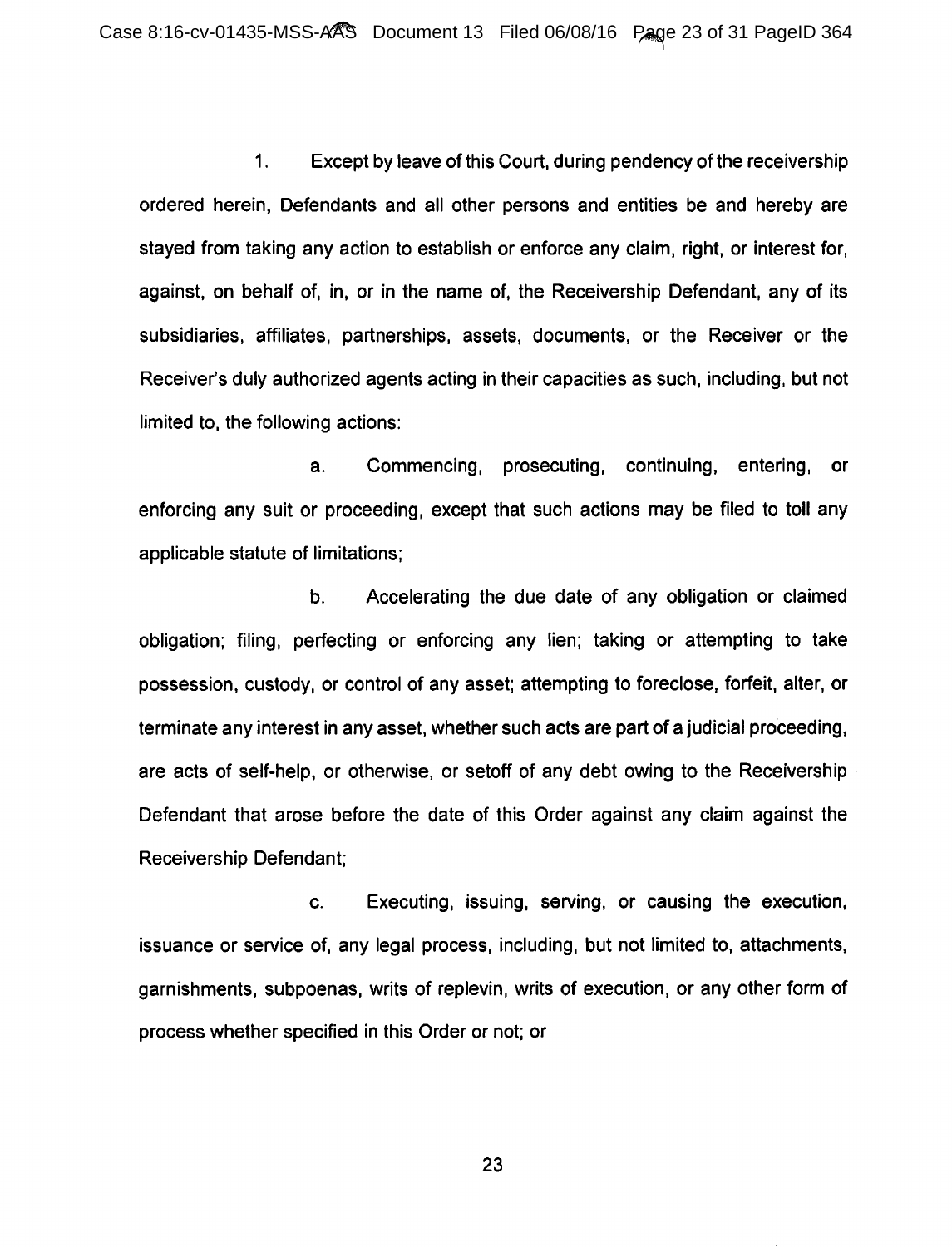d. Doing any act or thing whatsoever to interfere with the Receiver taking custody, control, possession, or management of the assets or documents subject to this receivership, or to harass or interfere with the Receiver in any way, or to interfere in any manner with the exclusive jurisdiction of this Court over the assets or documents of the Receivership Defendant.

2. This Order does not stay:

a. The commencement or continuation of a criminal action or proceeding;

b. The commencement or continuation of an action or proceeding by a governmental unit to enforce such governmental unit's police or regulatory power; or

c. The enforcement of a judgment, other than a money judgment, obtained in an action or proceeding by a governmental unit to enforce such governmental unit's police or regulatory power.

3. Except as otherwise provided in this Order, all persons and entities in need of documentation from the Receiver shall in all instances first attempt to secure such information by submitting a formal written request to the Receiver, and, if such request has not been responded to within thirty (30) days of receipt by the Receiver, any such person or entity may thereafter seek an Order of this Court with regard to the relief requested.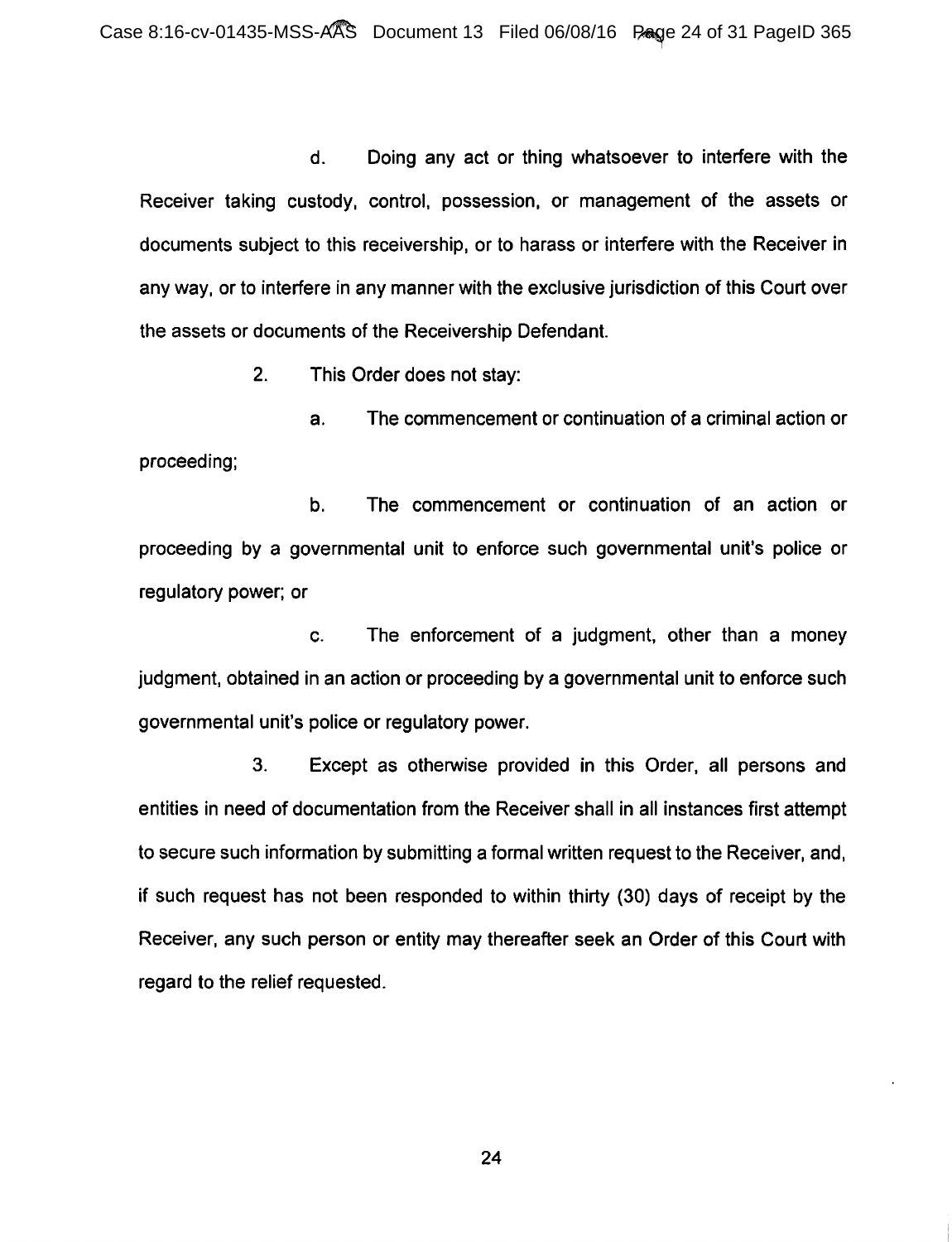## G. COMPENSATION OF RECEIVER

IT IS FURTHER ORDERED that the Receiver and all personnel hired by the Receiver as herein authorized, including counsel to the Receiver and accountants, are entitled to reasonable compensation for the performance of duties pursuant to this Order and for the cost of actual out-of-pocket expenses incurred by them, from the assets now held by, or in the possession or control of, or which may be received by the Receivership Defendant. The Receiver shall file with the Court and serve on the parties periodic requests for the payment of such reasonable compensation, with the first such request filed no more than sixty (60) days after the date of this Order. The Receiver shall not increase the hourly rates used as the bases for such fee applications without prior approval of the Court.

### H. RECEIVER'S BOND

IT IS FURTHER ORDERED that pursuant to Fed. R. Civ. P. 65(c), the Receiver is not required to post a bond with the Clerk of Court.

#### VIII.

### IMMEDIATE ACCESS TO BUSINESS PREMISES

IT IS FURTHER ORDERED that the Receiver, Plaintiff, and their representatives, agents, and assistants shall have immediate access to all business locations where the Receivership Defendant's business-related property, records or equipment are located. The purpose of this access shall be to inspect and copy any and all books, records, documents, accounts, and other property owned by, or in the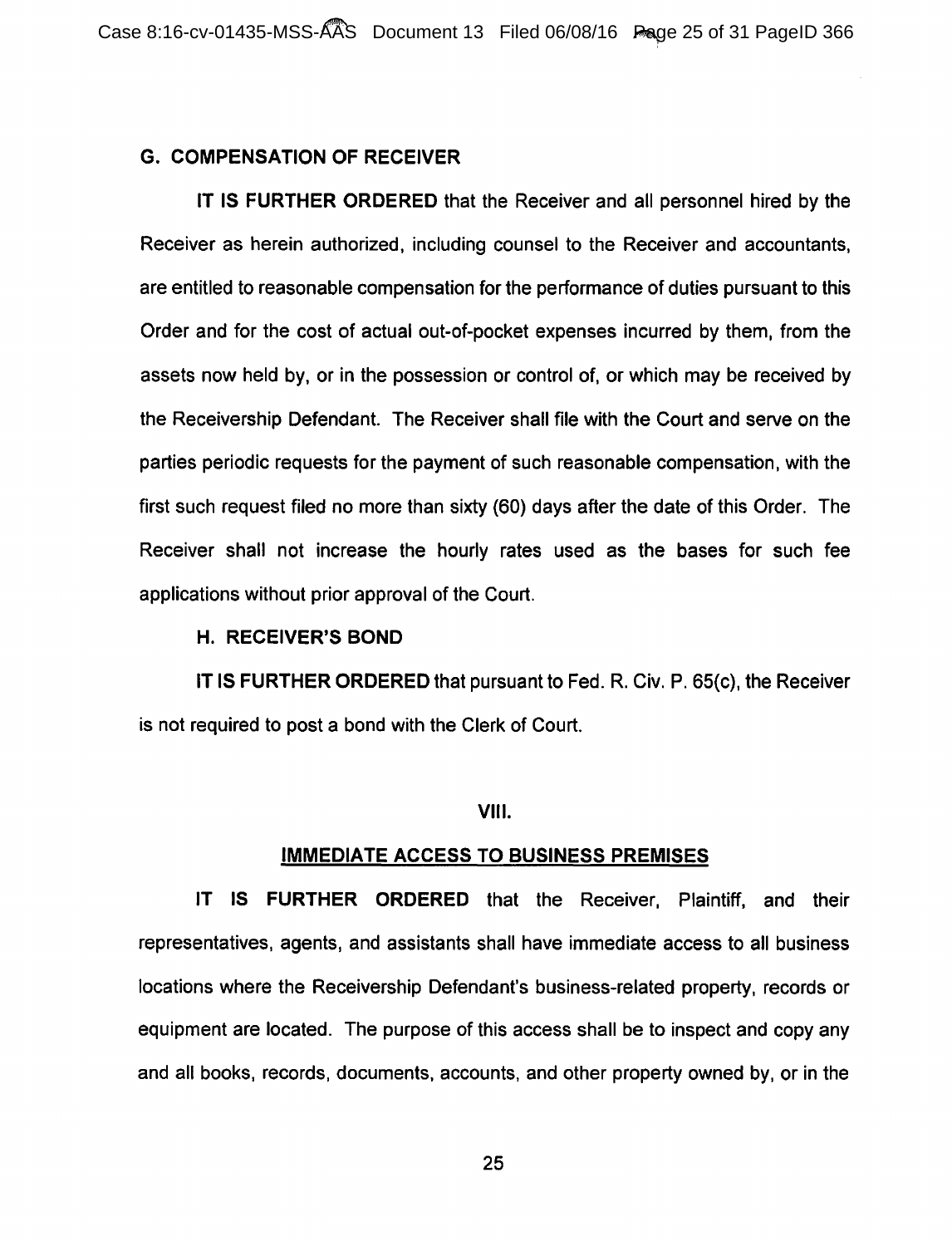possession of, the Receivership Defendant or its agents. Plaintiff may remove materials from the Receivership Defendant's business premises to inspect, inventory, and copy such materials. Plaintiff's access to Defendants' documents pursuant to this Section shall not provide grounds for any Defendant to object to any subsequent request for documents served by Plaintiff.

#### IX.

### **REPATRIATION OF ASSETS AND DOCUMENTS**

#### IT IS **FURTHER ORDERED** that Defendants shall:

A. Within three (3) business days following service of this Order, take such steps as are necessary to repatriate to the territory of the United States of America all documents and assets that are located outside such territory and are held by or for Defendants or are under Defendants' direct or indirect control, jointly, severally, or individually;

B. Within three (3) business days following service of this Order, provide Plaintiff with a full accounting of all documents and assets that are located outside of the territory of the United States of America or that have been transferred to the territory of the United States of America pursuant to Subsection A above and are held by or for any Defendant or are under any Defendant's direct or indirect control, jointly, severally, or individually, including the names and addresses of any foreign or domestic financial institution or other entity holding the documents and assets, along with the account numbers and balances;

C. Hold and retain all such documents and assets and prevent any transfer,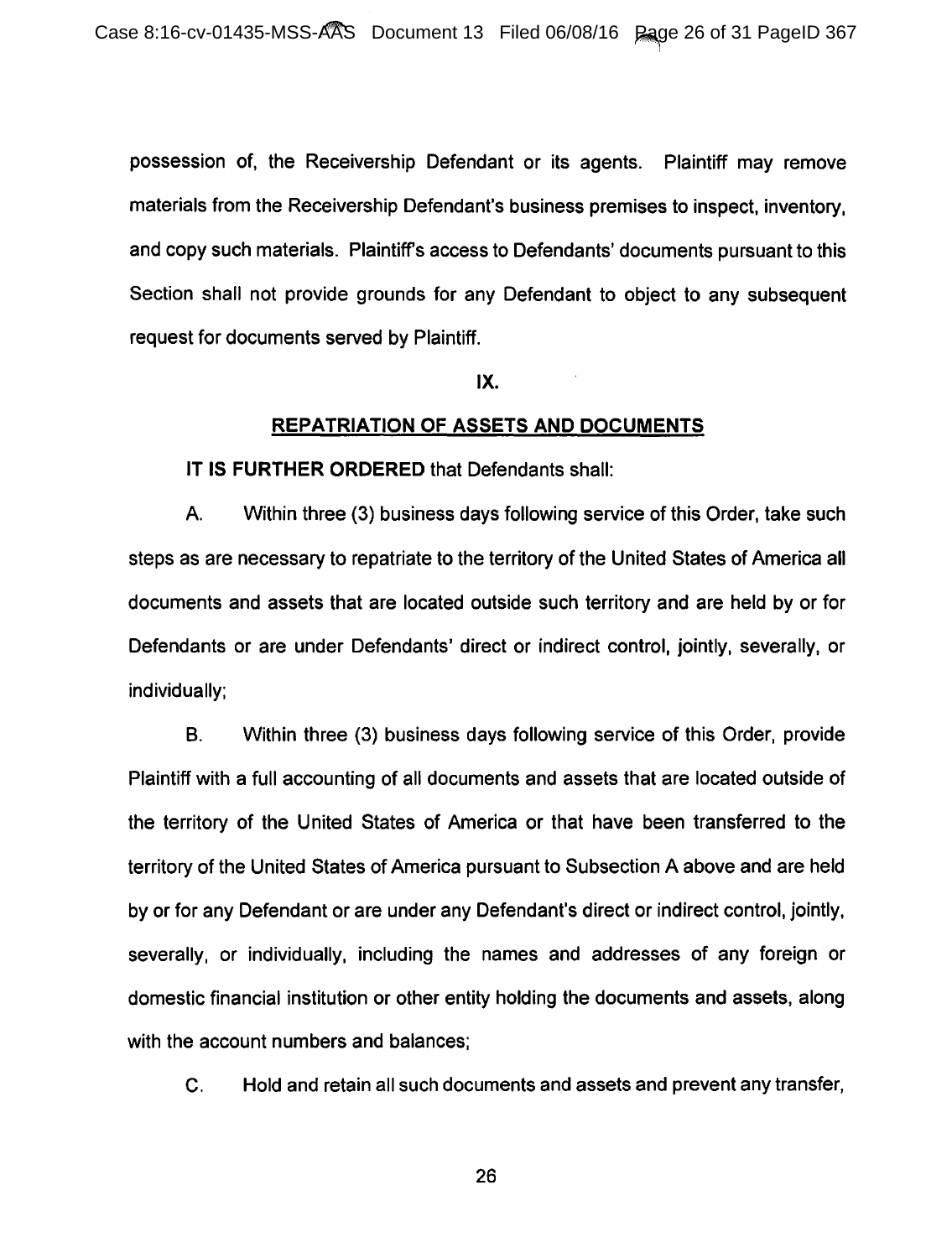disposition, or dissipation whatsoever of any such documents or assets; and

D. Within three (3) business days following service of this Order, provide Plaintiff access to Defendants' records and documents held by Financial Institutions whether located outside the territorial United States of America or otherwise, by signing and delivering to Plaintiff's counsel the Consent to Release of Financial Records attached to this Order as Attachment C.

## x.

#### INTERFERENCE WITH REPATRIATION

IT IS FURTHER ORDERED that Defendants are hereby temporarily restrained and enjoined from taking any action, directly or indirectly, which may result in the encumbrance or dissipation of foreign assets, or in the hindrance of the repatriation required by the preceding Section IX of this Order, including, but not limited to:

A. Sending any statement, letter, facsimile, e-mail or wire transmission, or telephoning or engaging in any other act, directly or indirectly, that results in a determination by a foreign trustee or other entity that a "duress" event has occurred under the terms of a foreign trust agreement, until such time that assets have been fully repatriated pursuant to the preceding Section of this Order; and

B. Notifying any trustee, protector or other agent of any foreign trust or other related entities of either the existence of this Order, or of the fact that repatriation is required pursuant to a Court Order, until such time as assets have been fully repatriated pursuant to the preceding Section of this Order.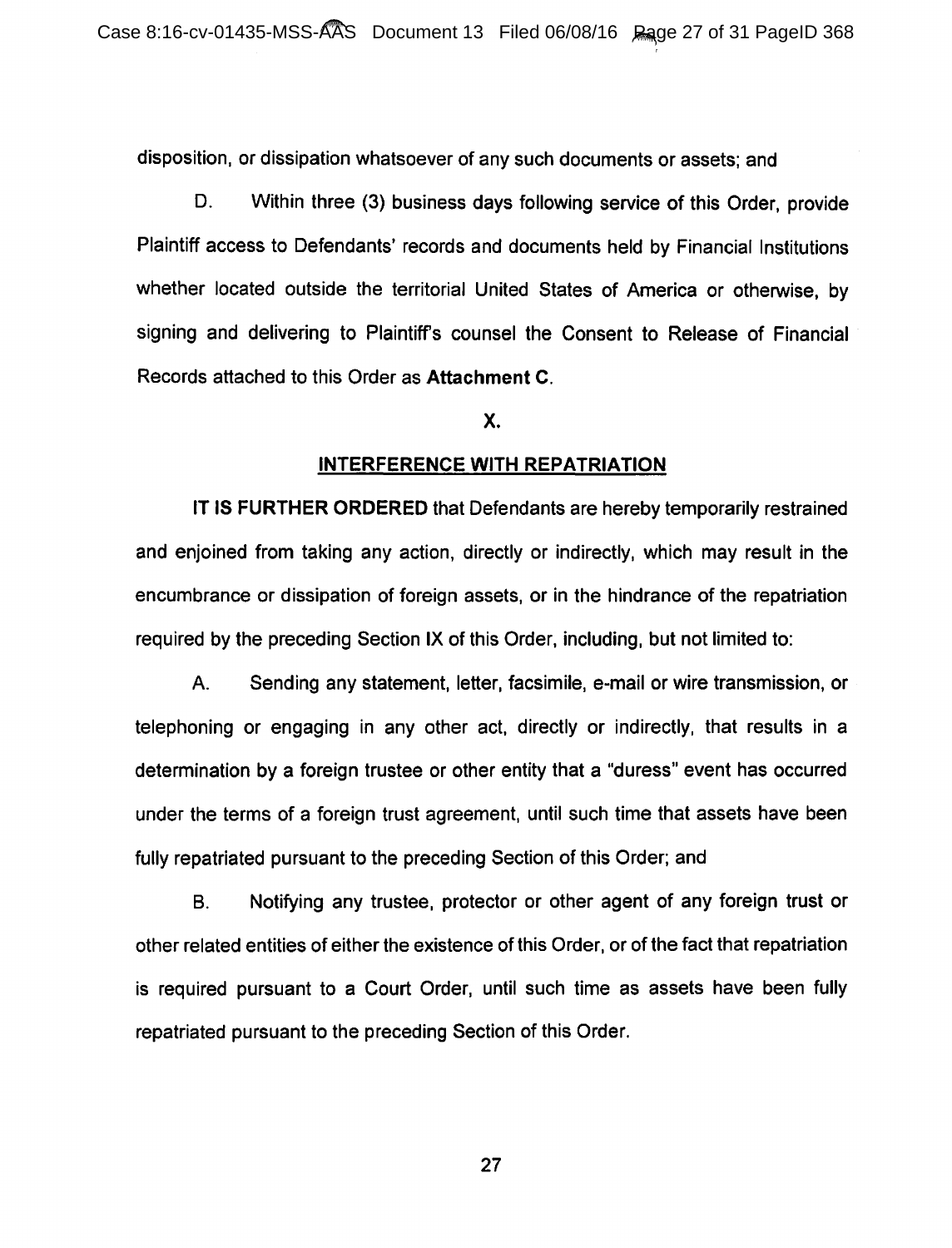### XI.

### DISTRIBUTION OF ORDER BY DEFENDANTS

IT IS FURTHER ORDERED that Defendants shall immediately provide a copy of this Order to each of their corporations, subsidiaries, affiliates, partners, divisions, sales entities, successors, assigns, members, officers, directors, employees, independent contractors, agents, servants, attorneys, spouses, representatives, and any other persons in active concert or participation with them. Within five (5) calendar days following service of this Order, Defendants shall file with this Court and serve on Plaintiff an affidavit identifying the name, title, addresses, telephone numbers, date of service, and manner of service of the persons and entities Defendants have served with a copy of this Order in compliance with this provision.

### XII.

#### EXPIRATION DATE OF TEMPORARY RESTRAINING ORDER

IT IS FURTHER ORDERED that the Temporary Restraining Order granted herein shall expire on June 22, 2016, at 11 :59 p.m. (Eastern Time), unless within such time, the Order, for good cause shown, is extended, or unless, as to any Defendant, the Defendant consents that it should be extended for a longer period of time.

#### XIII.

#### ORDER TO SHOW CAUSE REGARDING PRELIMINARY INJUNCTION

IT IS FURTHER ORDERED, pursuant to Federal Rule of Civil Procedure 65, each Defendant shall appear before this Court, on a date and time to be determined by the Court upon receiving a response from the Defendant, to show cause, if there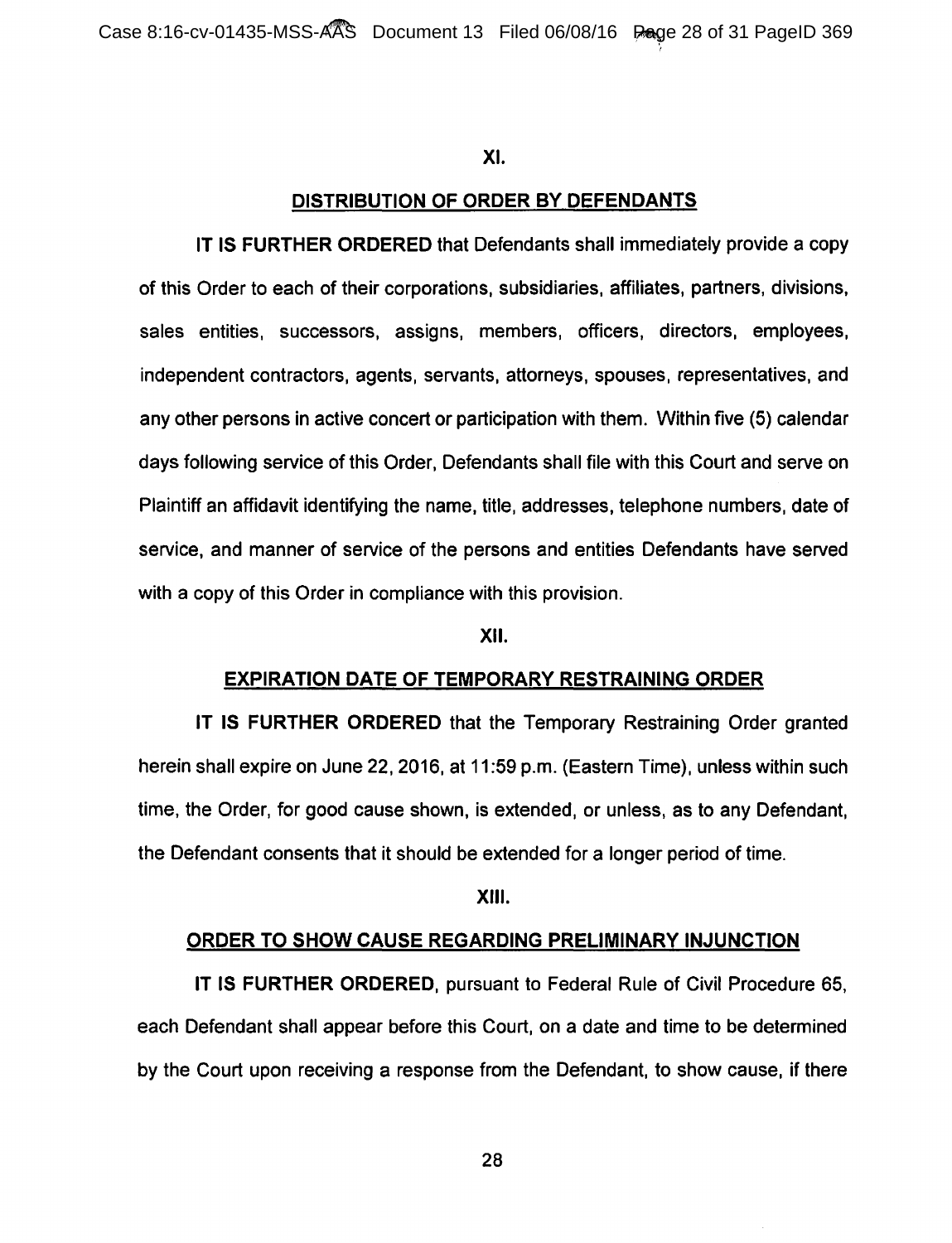is any, why this Court should not enter a Preliminary Injunction, pending final ruling on the Complaint against Defendants, enjoining them from further violations of Section 5(a) of the FTC Act, 15 U.S.C. § 45(a), continuing the freeze of their assets, making the temporary Receiver's appointment permanent and imposing such additional relief as may be appropriate.

#### XIV.

### BRIEFS AND AFFIDAVITS CONCERNING PRELIMINARY INJUNCTION

IT IS FURTHER ORDERED that Defendants shall file with the Court and serve on Plaintiff's counsel any answering affidavits, pleadings, motions, expert reports or declarations, and/or legal memoranda no later than seven (7) business days prior to the hearing on Plaintiff's request for a preliminary injunction. See Local Rule 4.06(b)(3). Plaintiff may file responsive or supplemental pleadings, materials, affidavits, motions, or memoranda with the Court and serve the same on counsel for Defendants no later than two (2) business days prior to the preliminary injunction hearing in this matter, provided that service shall be performed by personal or overnight delivery, by electronic filing, by electronic mail, or by facsimile, and documents shall be delivered so that they shall be received by the other parties no later than 4:00 p.m. (Eastern Time) on the appropriate dates listed in this Section. The hearing shall be limited to argument of counsel unless the Court grants express leave to the contrary in advance of the hearing. See Local Rule 4.06{b).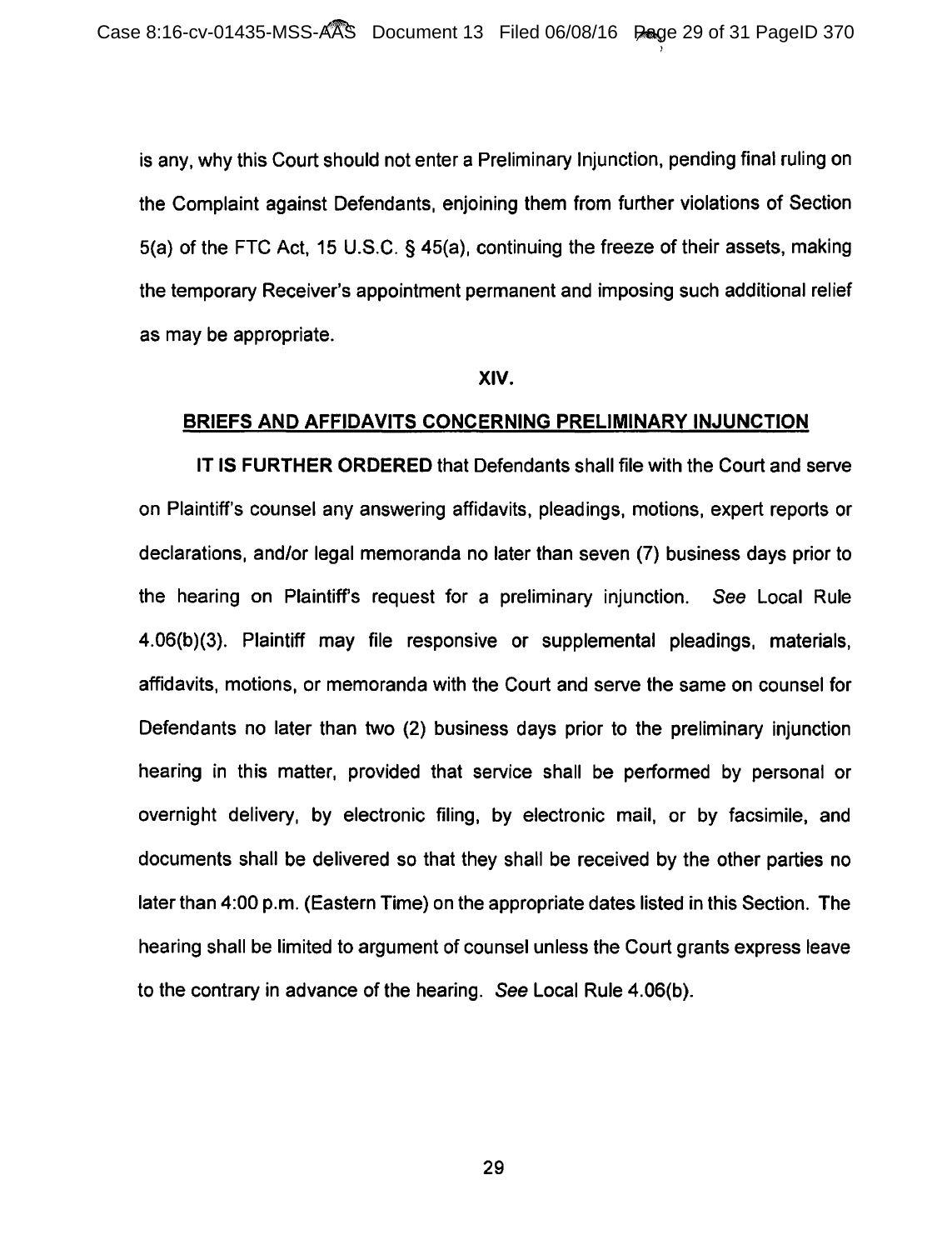### xv.

## SERVICE OF THIS ORDER

IT IS FURTHER ORDERED that copies of this Order may be distributed by United States First Class Mail, overnight delivery, facsimile, electronic mail, or personally, by agents or employees of Plaintiff, by agents or employees of the Receiver, by any law enforcement agency, or by private process server, upon any person, financial institution, or other entity that may have possession or control of any property, property right, document, or asset of any Defendant, or that may be subject to any provision of this Order. Service upon any branch or office of any financial institution or entity shall effect service upon the entire financial institution or entity.

#### XVI.

### CONSUMER REPORTING AGENCIES

IT IS FURTHER ORDERED that, pursuant to Section 604 of the Fair Credit Reporting Act, 15 U.S.C. § 1681b, any consumer reporting agency may furnish a consumer or credit report concerning any Defendant to Plaintiff.